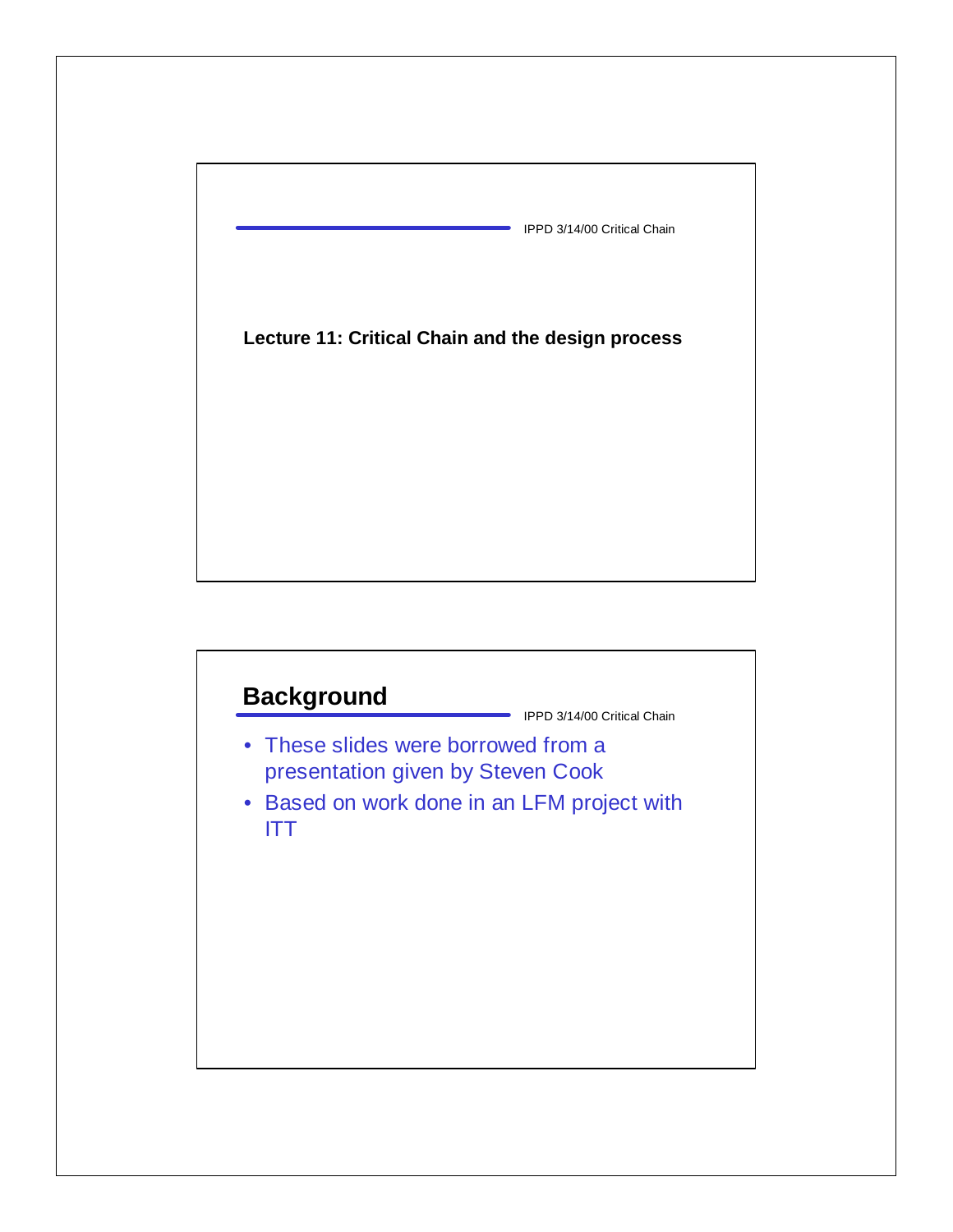

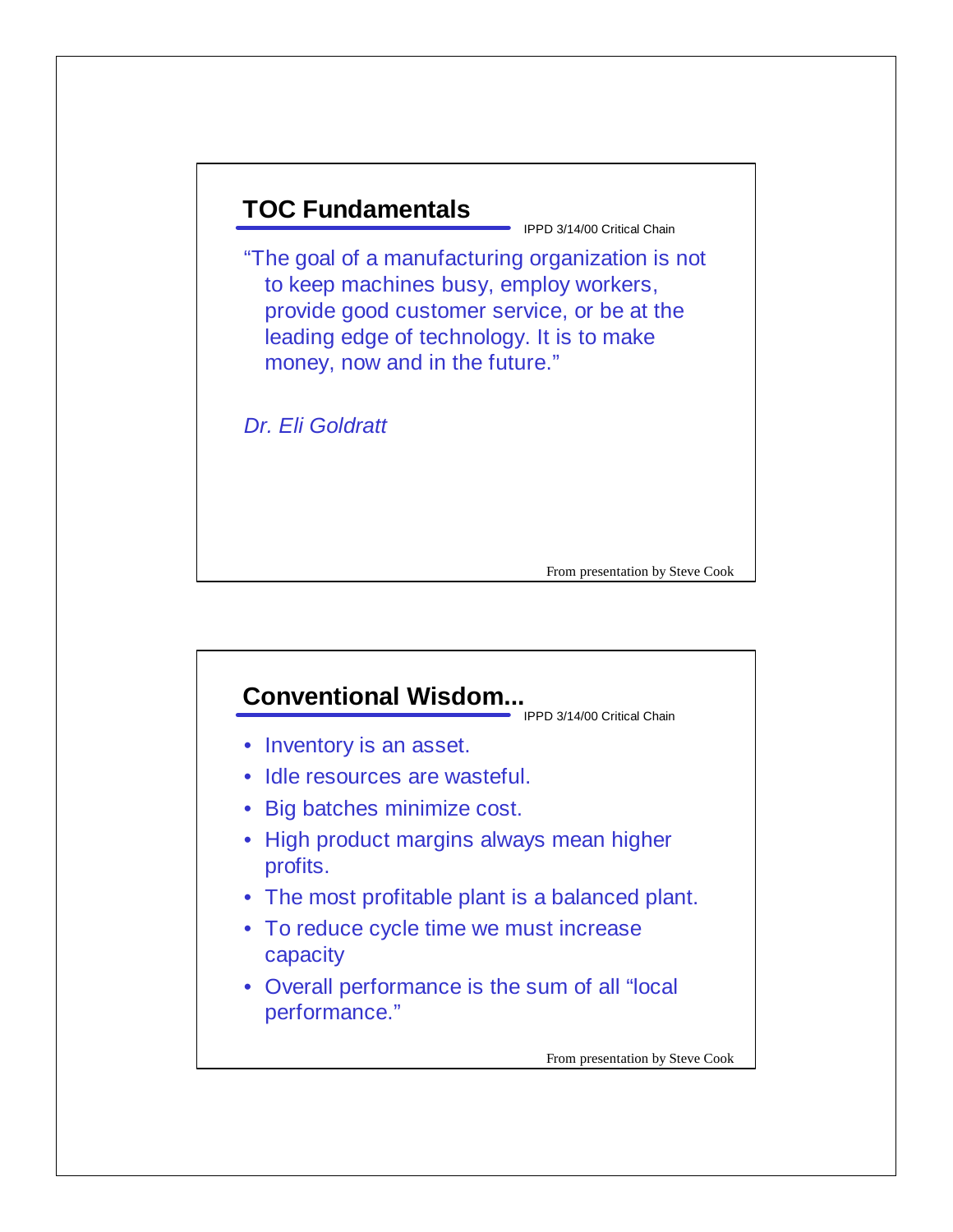

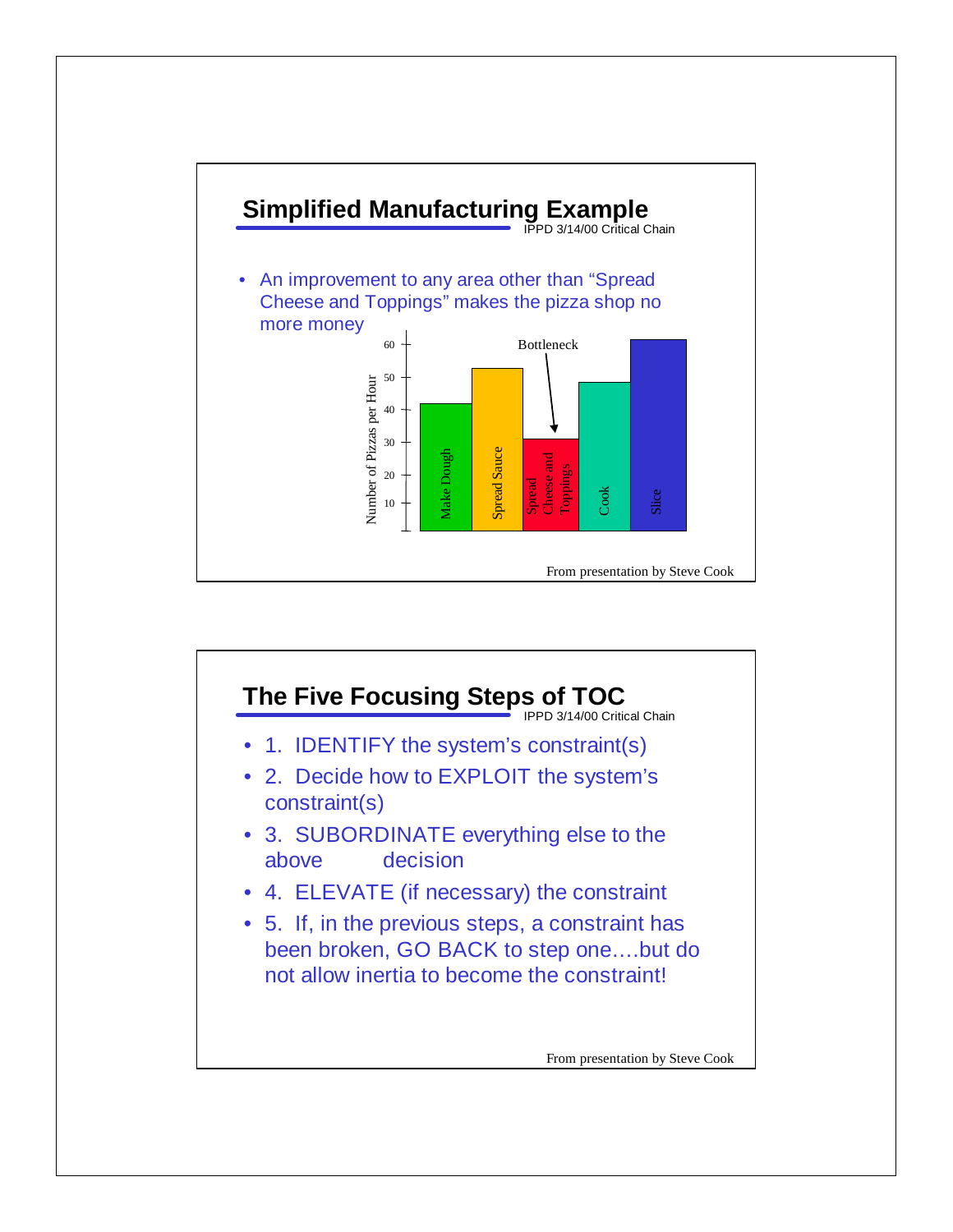

- 50,000' level schedule
- Resources are given due dates, not task durations
- No buffer, later tasks are forced to make up any slide
- Local optimization
- Management attention on all tasks
- Resources not de-conflicted
- Judge resources on whether they completed by due date and quality of work

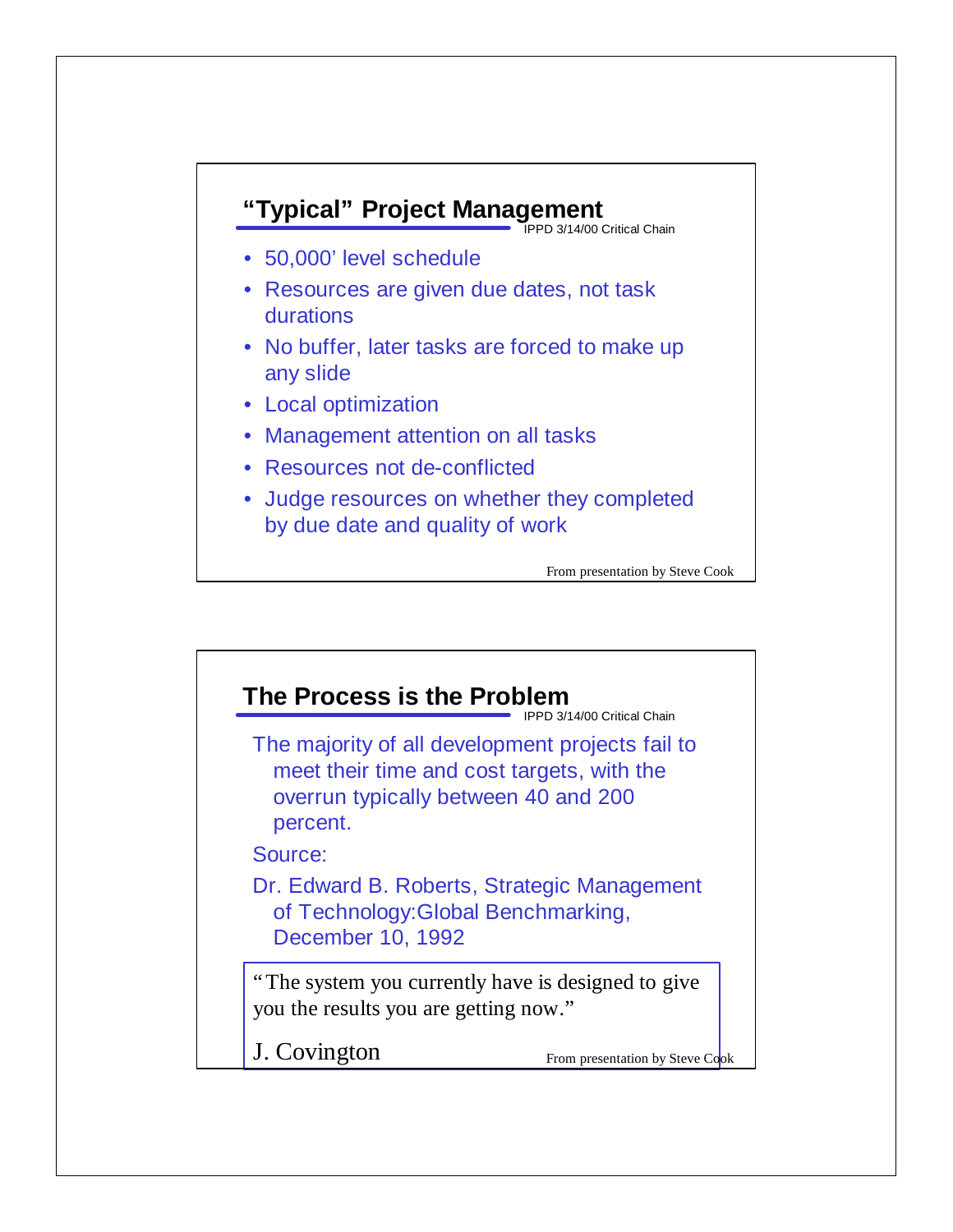

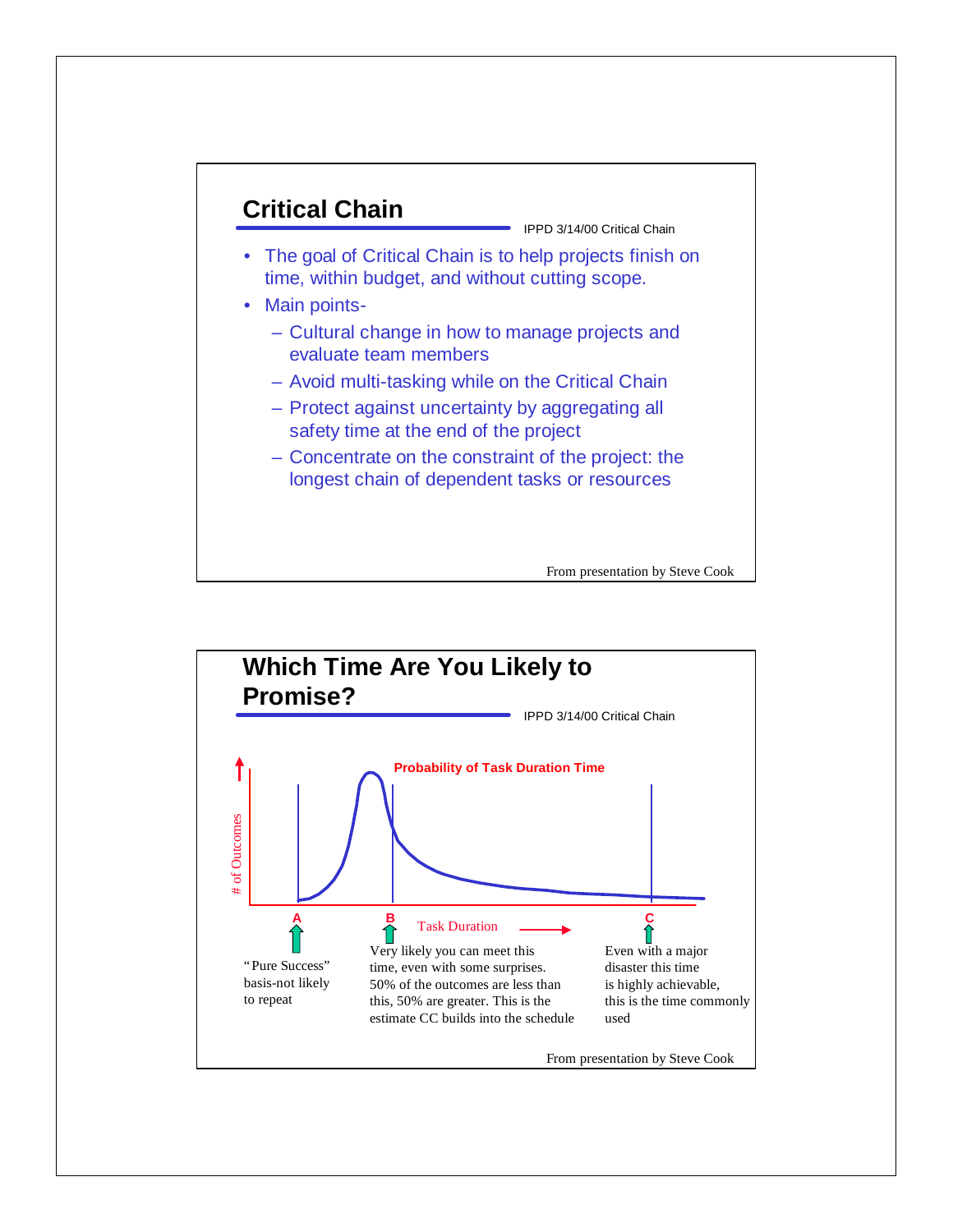

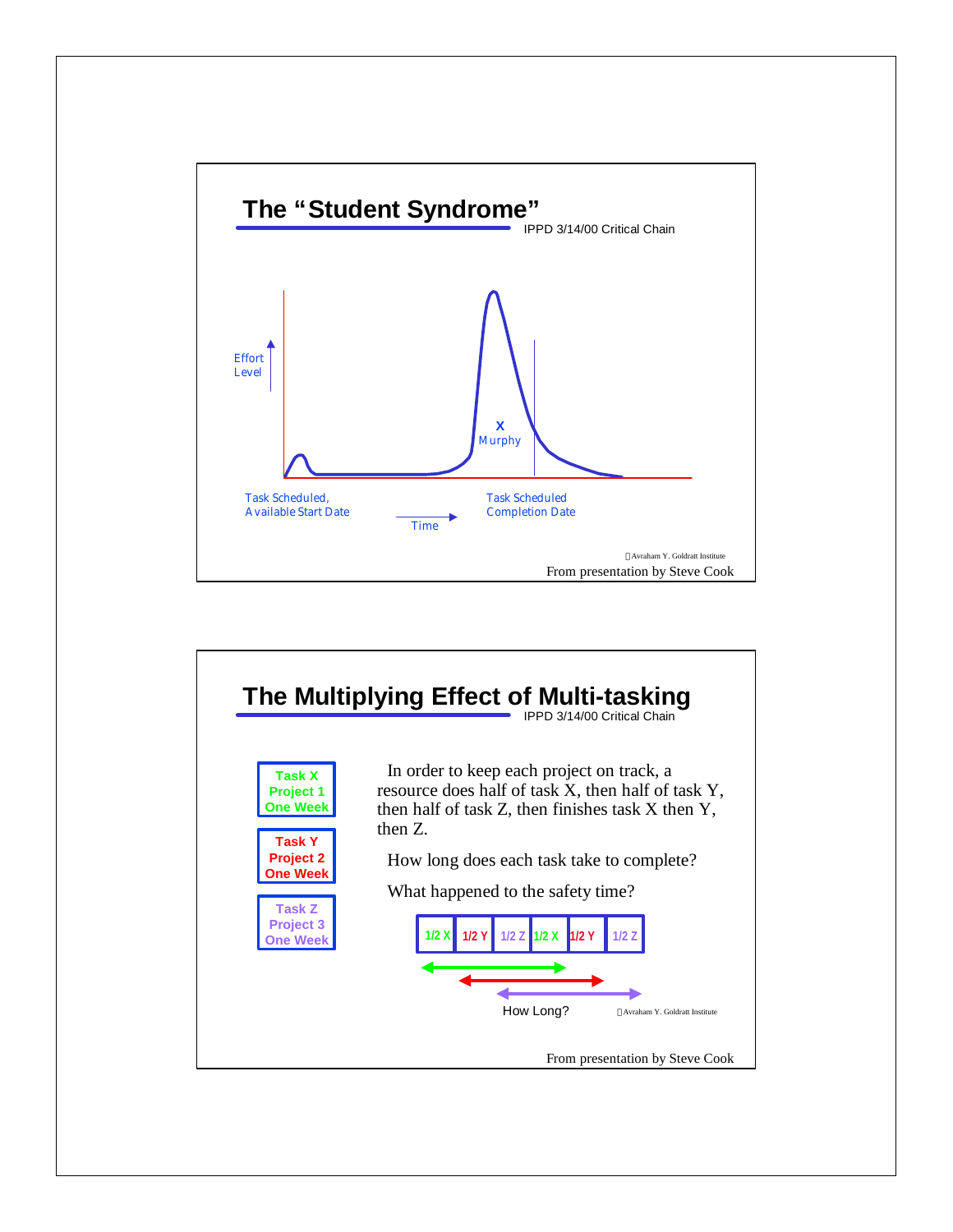

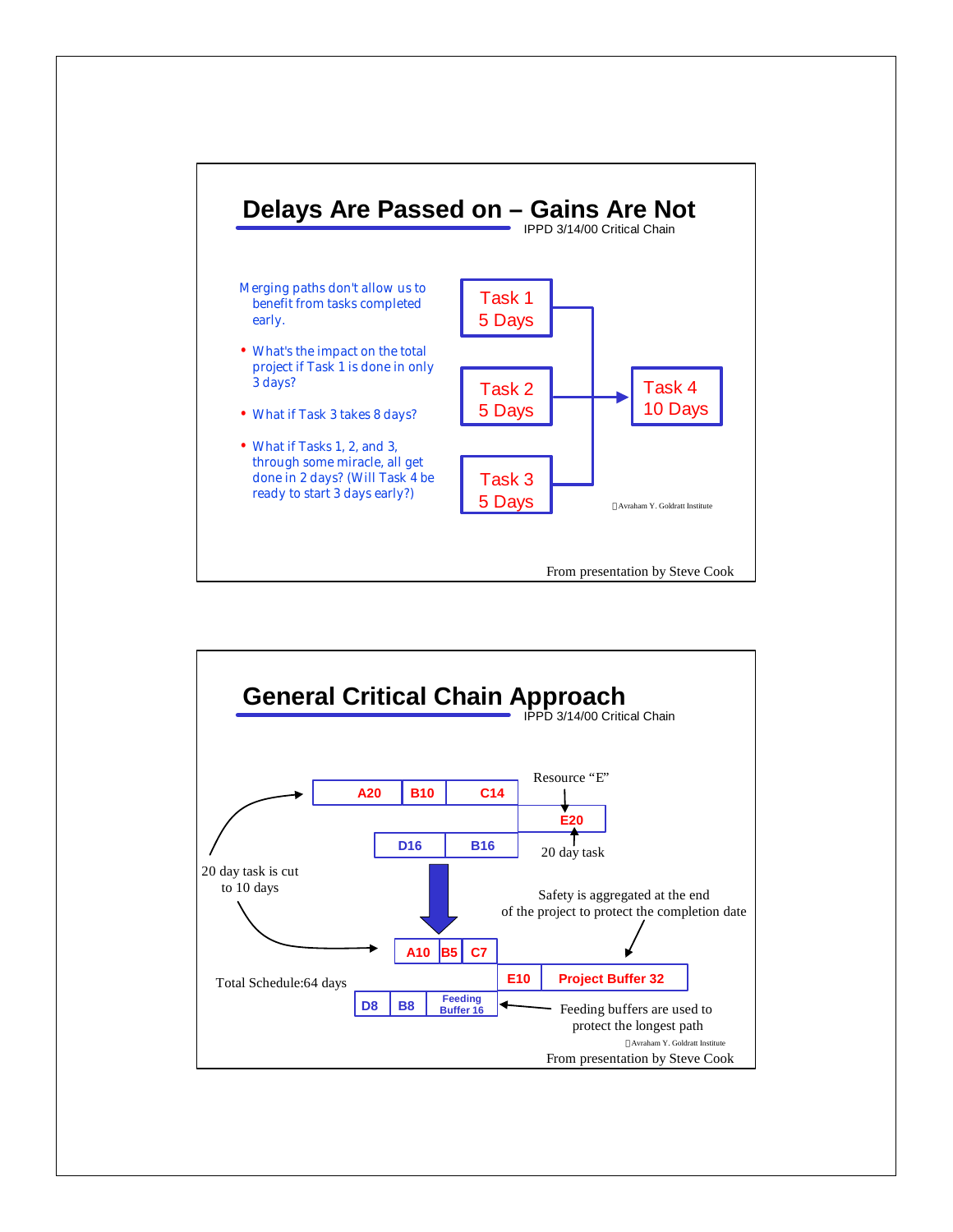

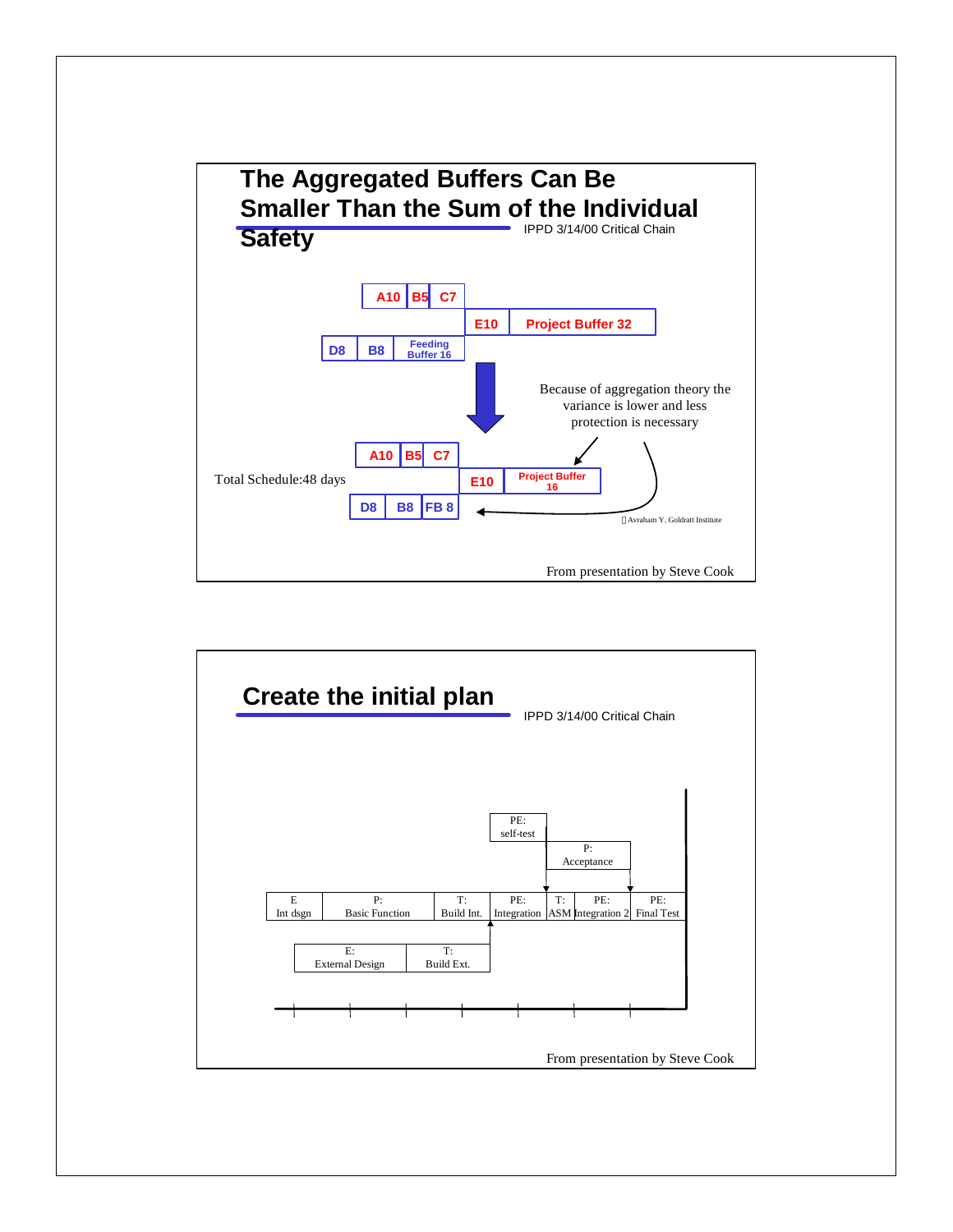

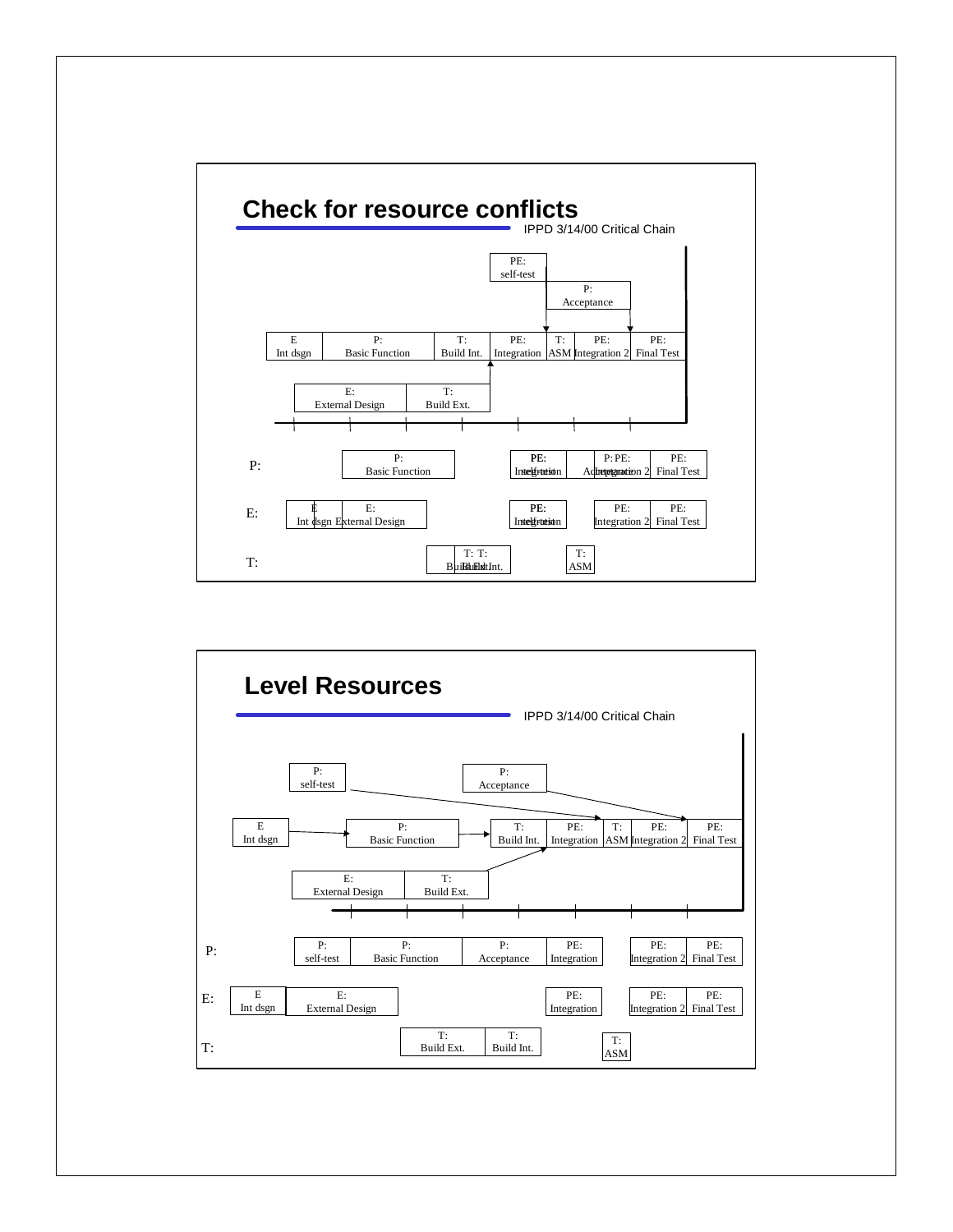

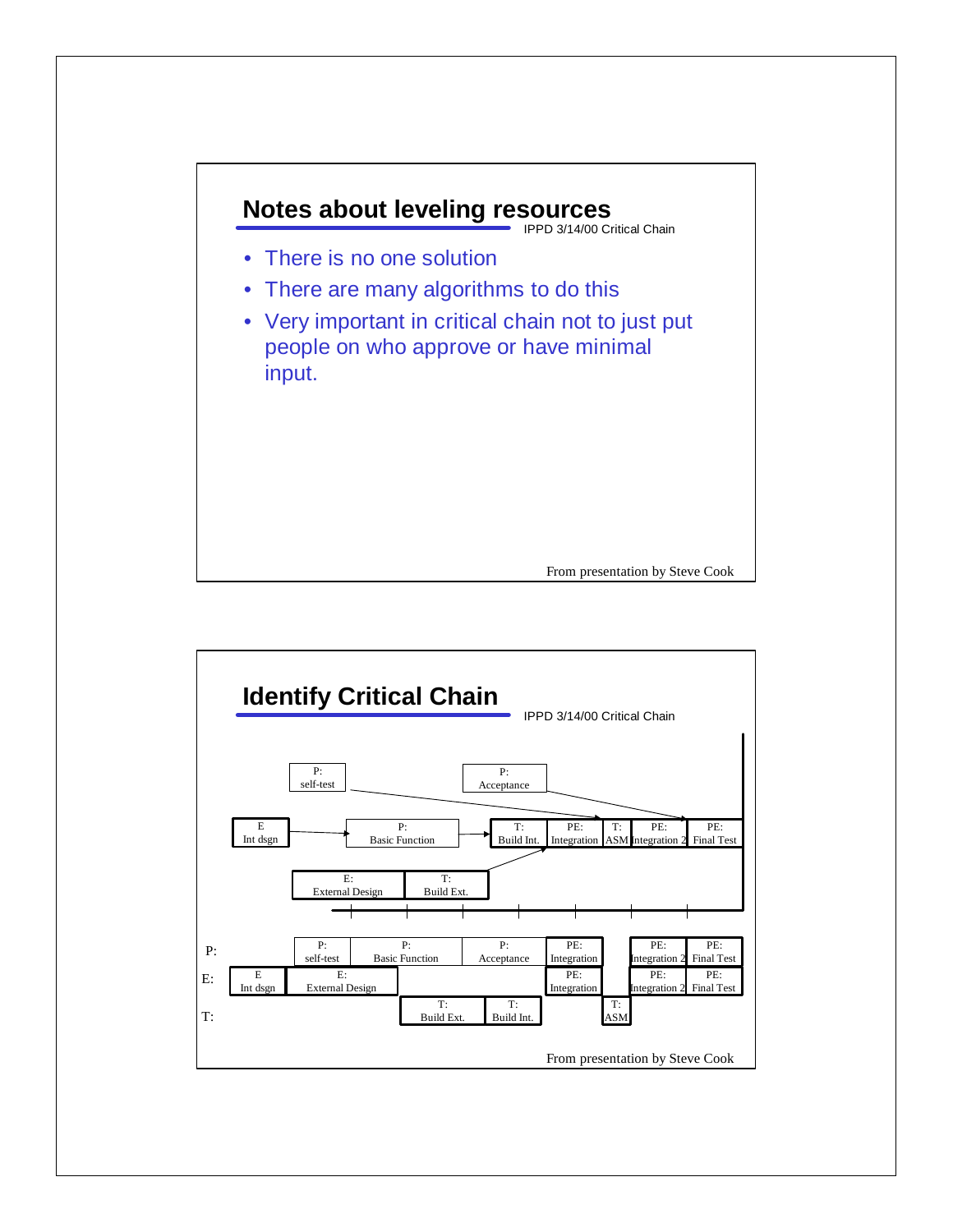

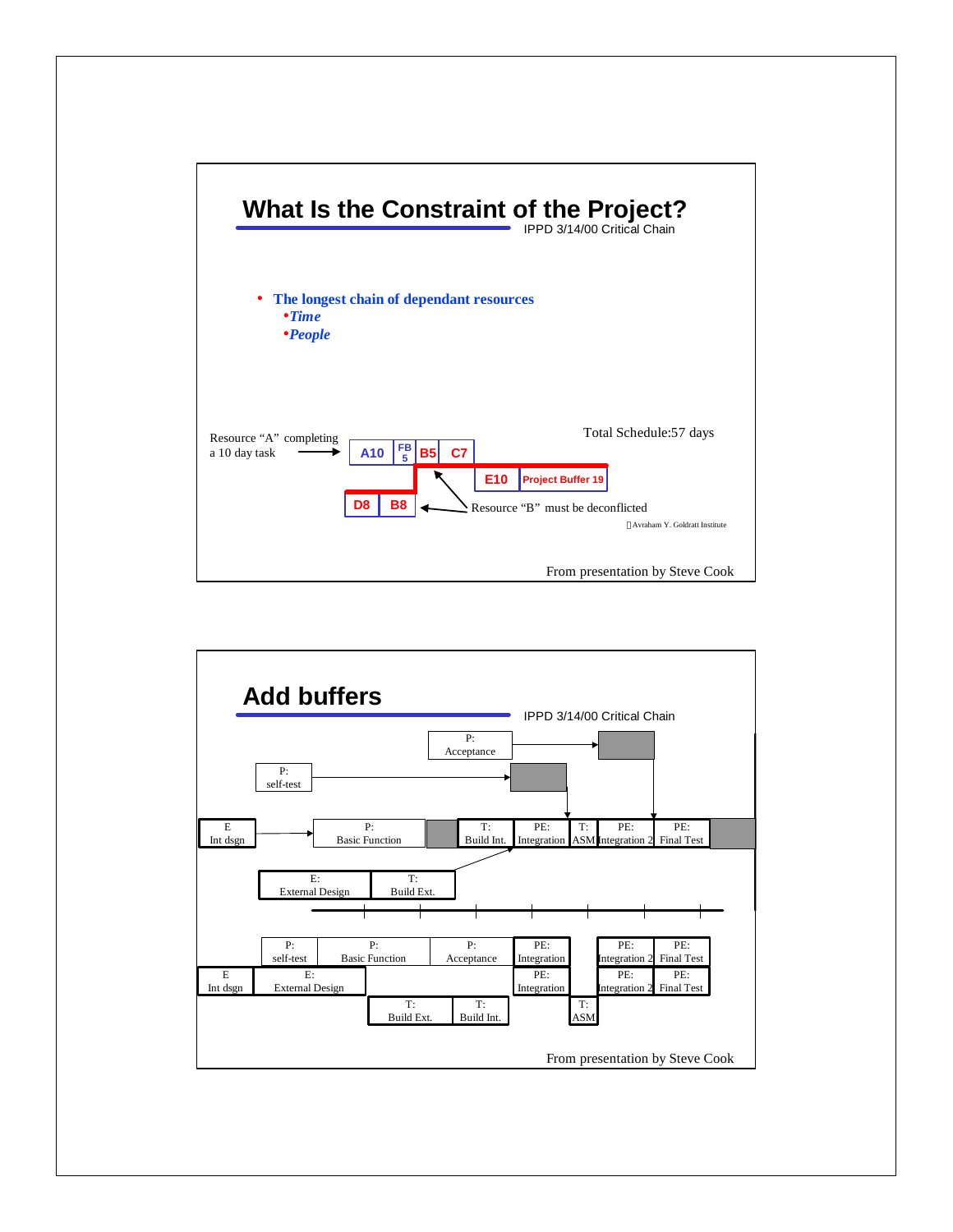

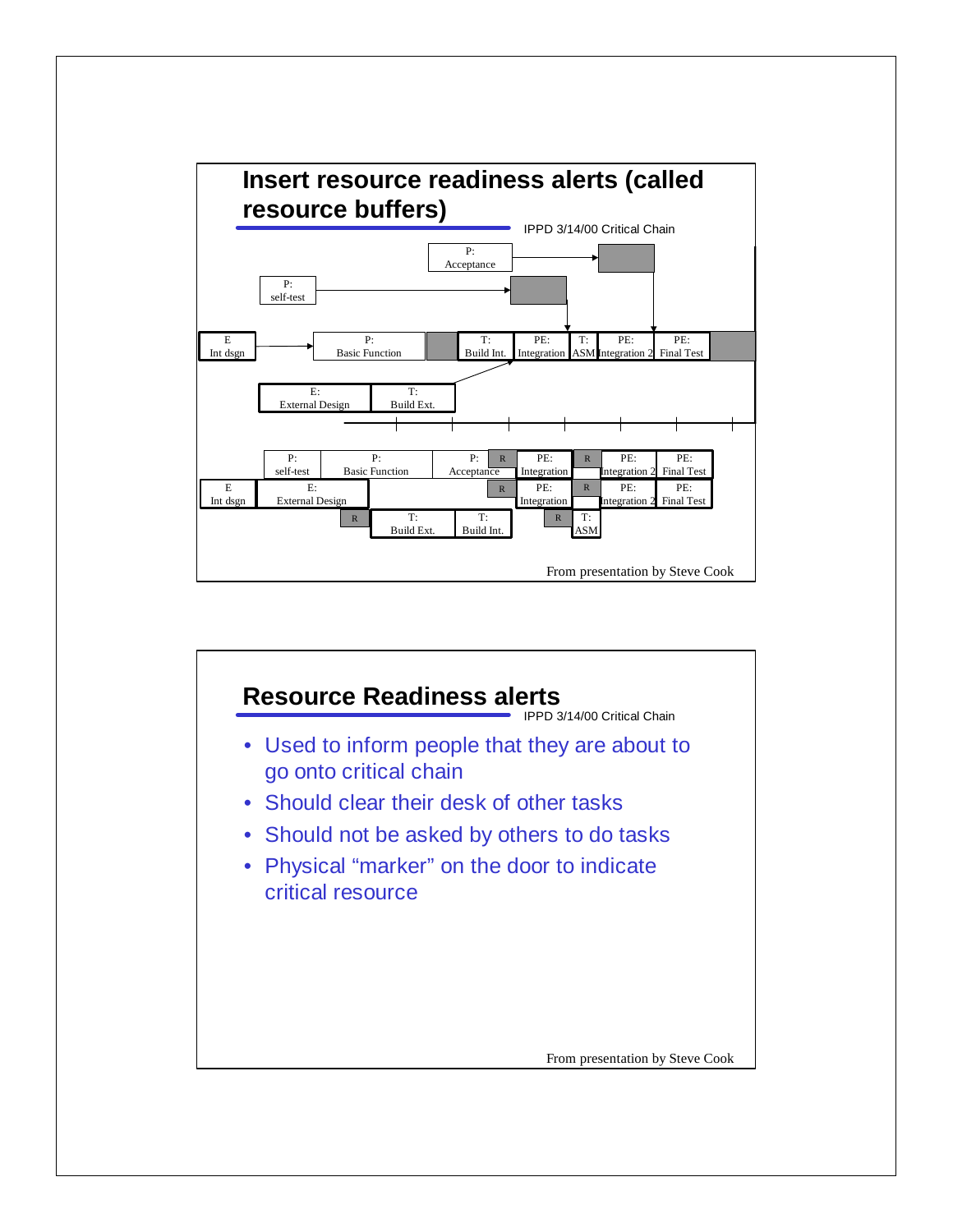

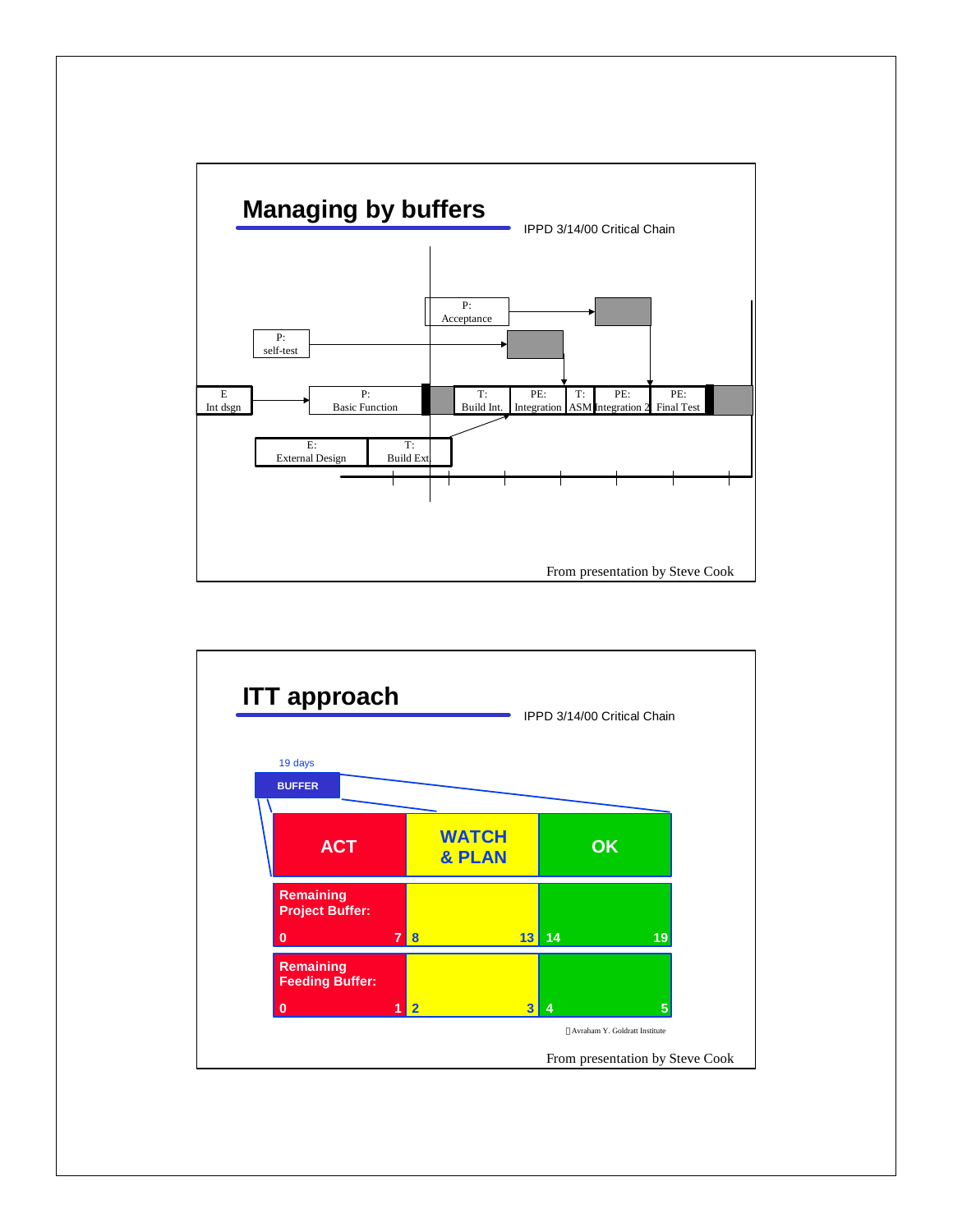## **Training Your Team**

IPPD 3/14/00 Critical Chain

- Recommend at least 1 day of training with most of the team JIT, use Goldratt the first few times
- All team members should have at least a 1-2 hour intro.
- Senior management needs to be trained and fully support the effort
- Its useful to have a CC champion or guru who can take over training and running the schedule workshops
- Other Program Managers should have intro. to understand new vocabulary<sub>rom presentation by Steve Cook</sub>

## **Dealing with Suppliers**

IPPD 3/14/00 Critical Chain

- We found it very useful to partner with major suppliers and pay for their CC training
- If a supplier is a major part of the CC they should be part of the schedule workshop
- Otherwise, pay expediting surcharges only when the task will impact the Critical Chain
- Overall, CC allows you to be a much better customer to suppliers because you are not always "crying wolf"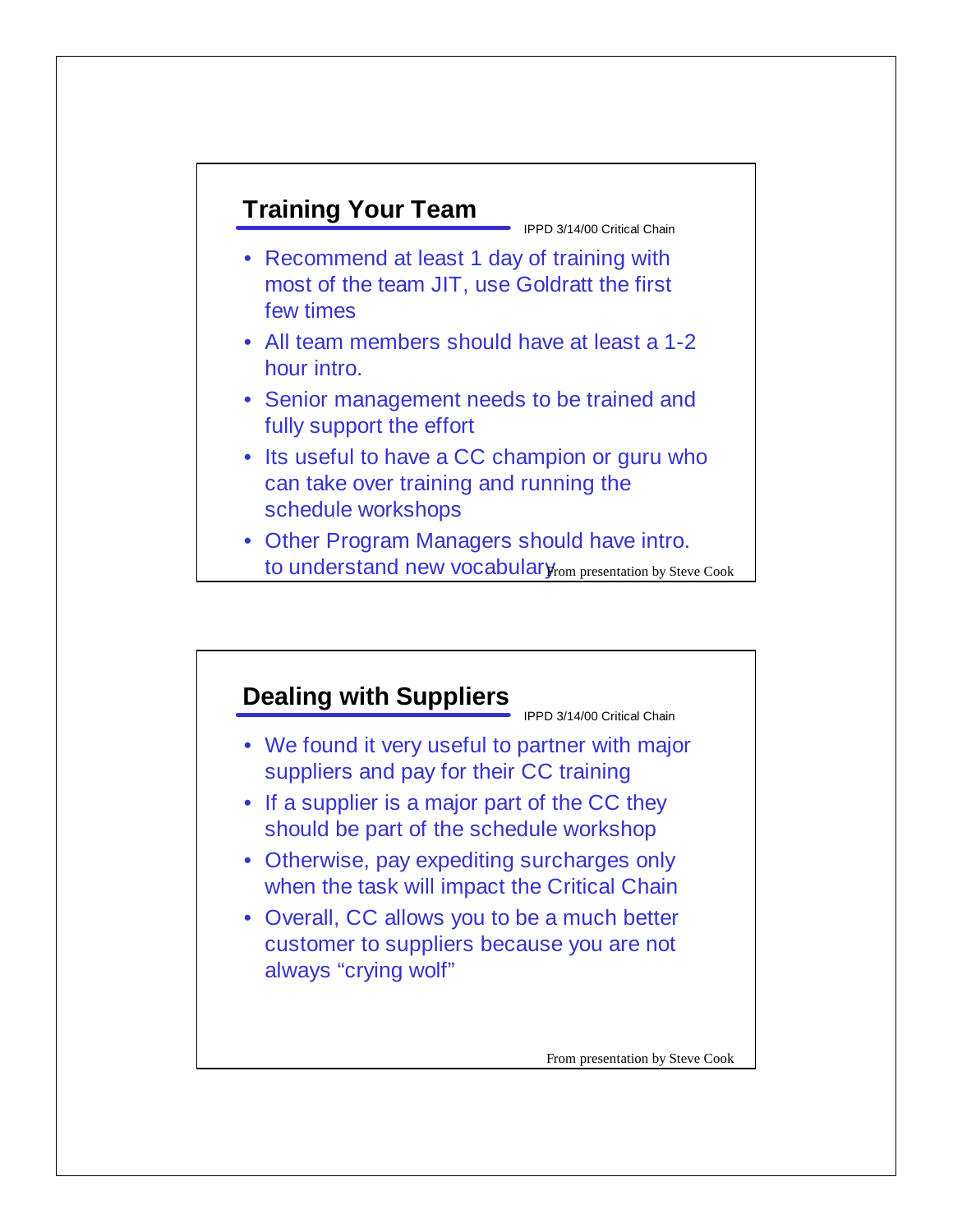

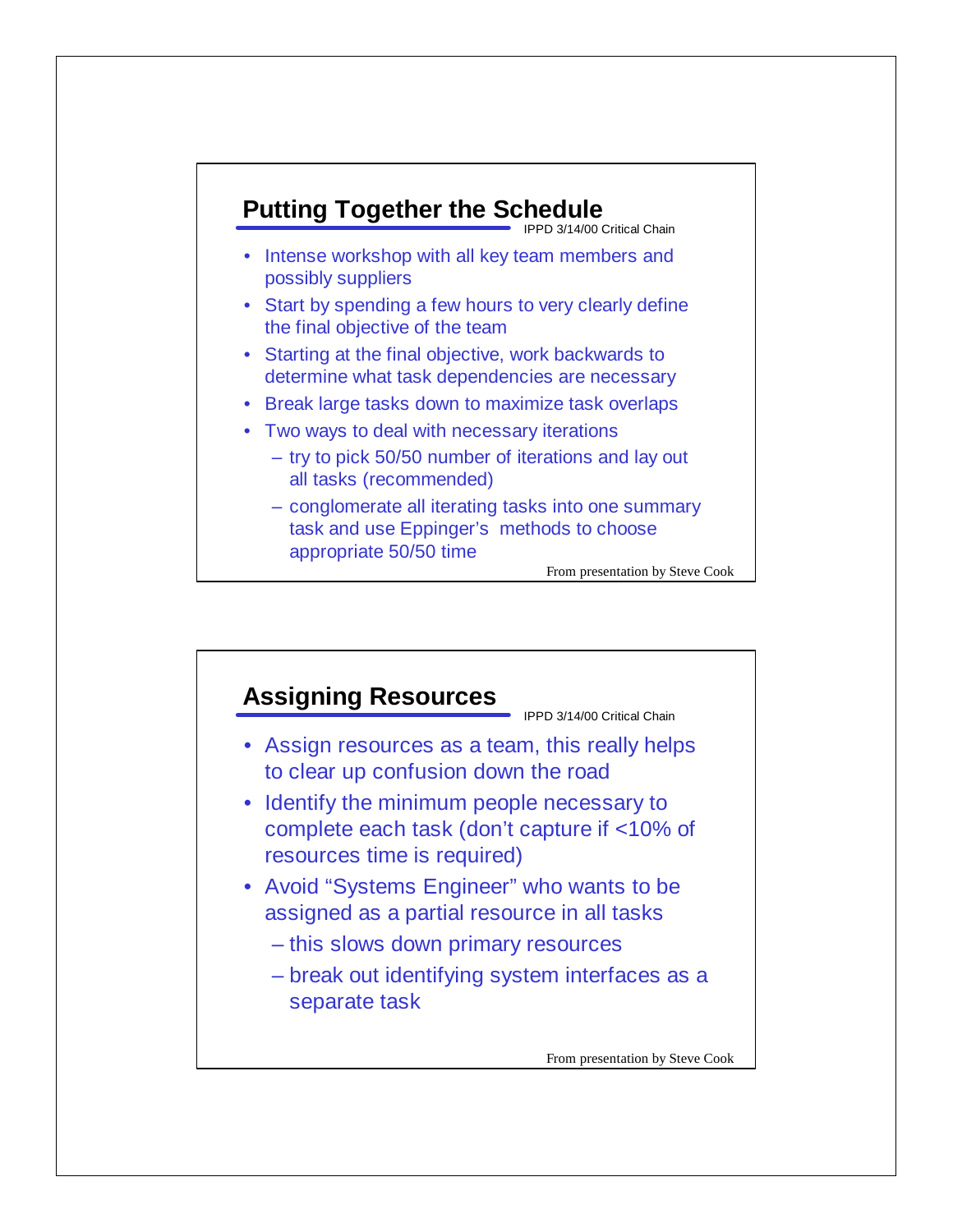

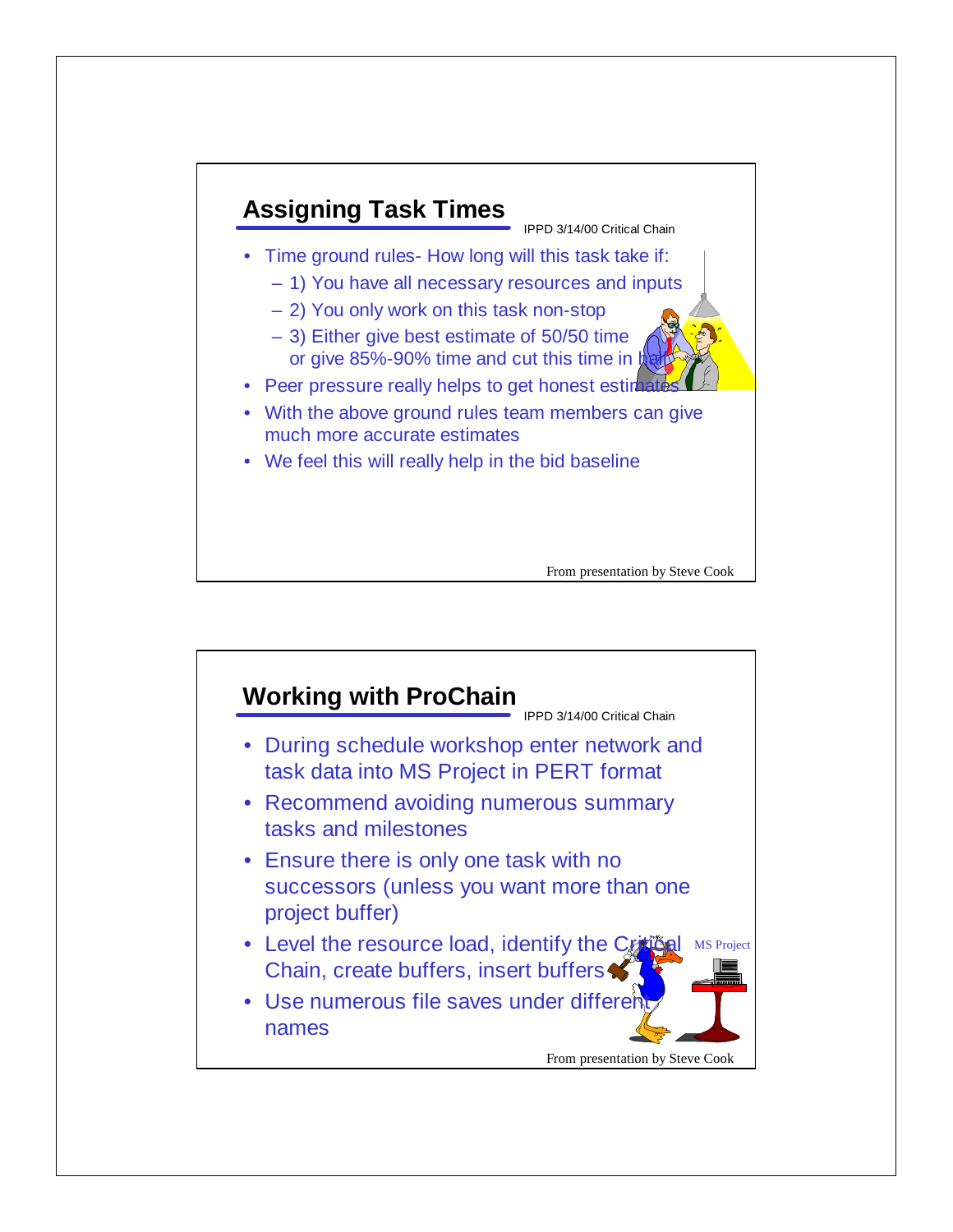## **Maintaining the Schedule with ProChain**

IPPD 3/14/00 Critical Chain

- Ask all resources currently working on tasks how much longer the task will take to complete (not date)
- Enter the current date and task completion times
- Monitor the buffers only
	- buffer reports will direct management attention to the most high leverage tasks
	- attempt to work back to the original schedule
- As the dynamics of the schedule dictates, re-baseline by calculating CC, buffers, etc.
- Only use the ProChain icons

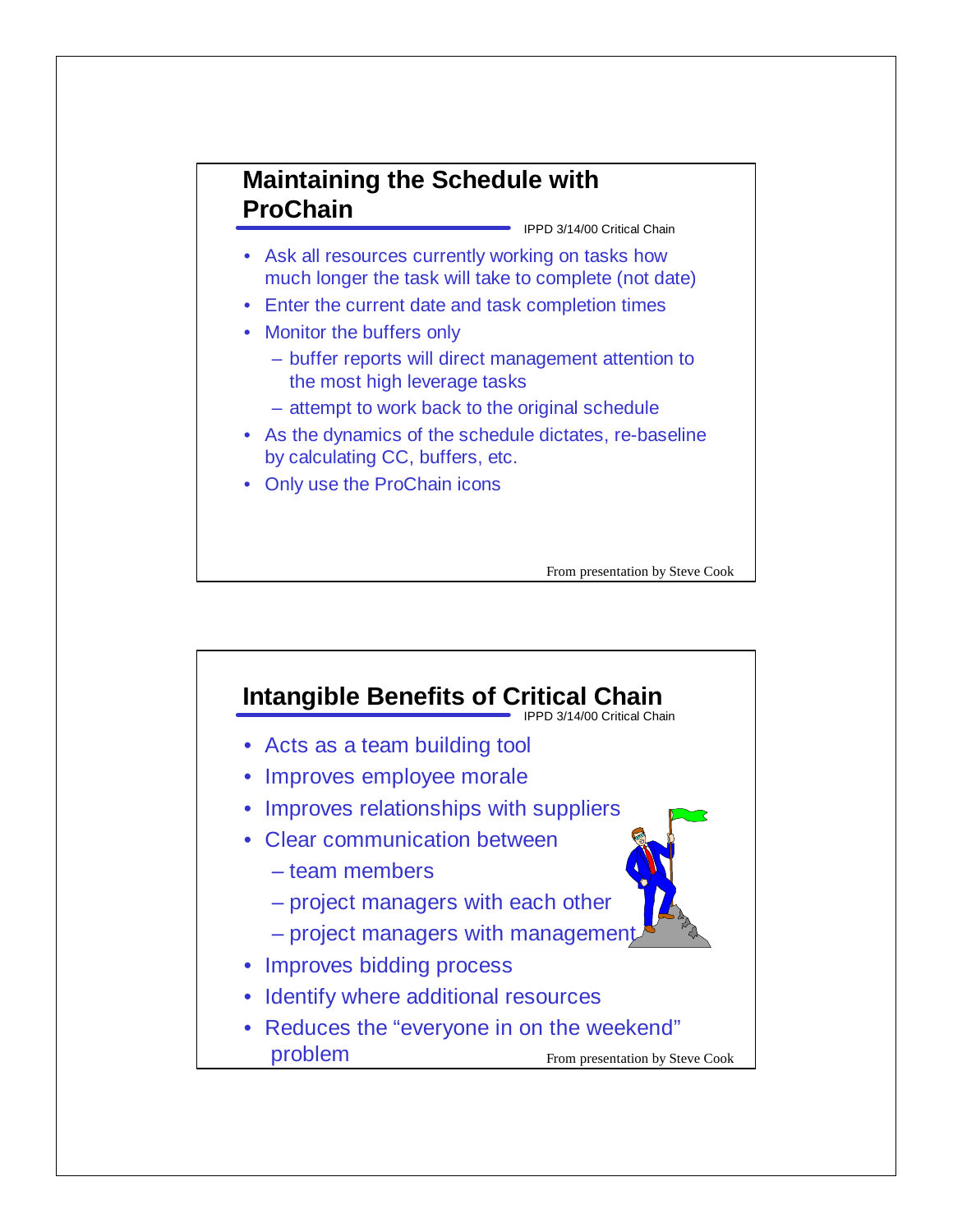IPPD 3/14/00 Critical Chain Cultural Keys to Successful Implementation

> Tell me how you measure me and I will tell you how I will behave

> > From presentation by Steve Cook

## **Cultural Keys to Successful Implementation**

IPPD 3/14/00 Critical Chain

- How team members are evaluated
	- Team is evaluated as a unit on overall project completion success
	- Individual task completion due dates and milestones must be de-emphasized to avoid suboptimization
- Management must hold up their end of the bargaindon't force multi-tasking
- Need support from the top
- All key team members must be trained and participate in putting together the schedule
- Need very clear communication between the schedule keeper and team members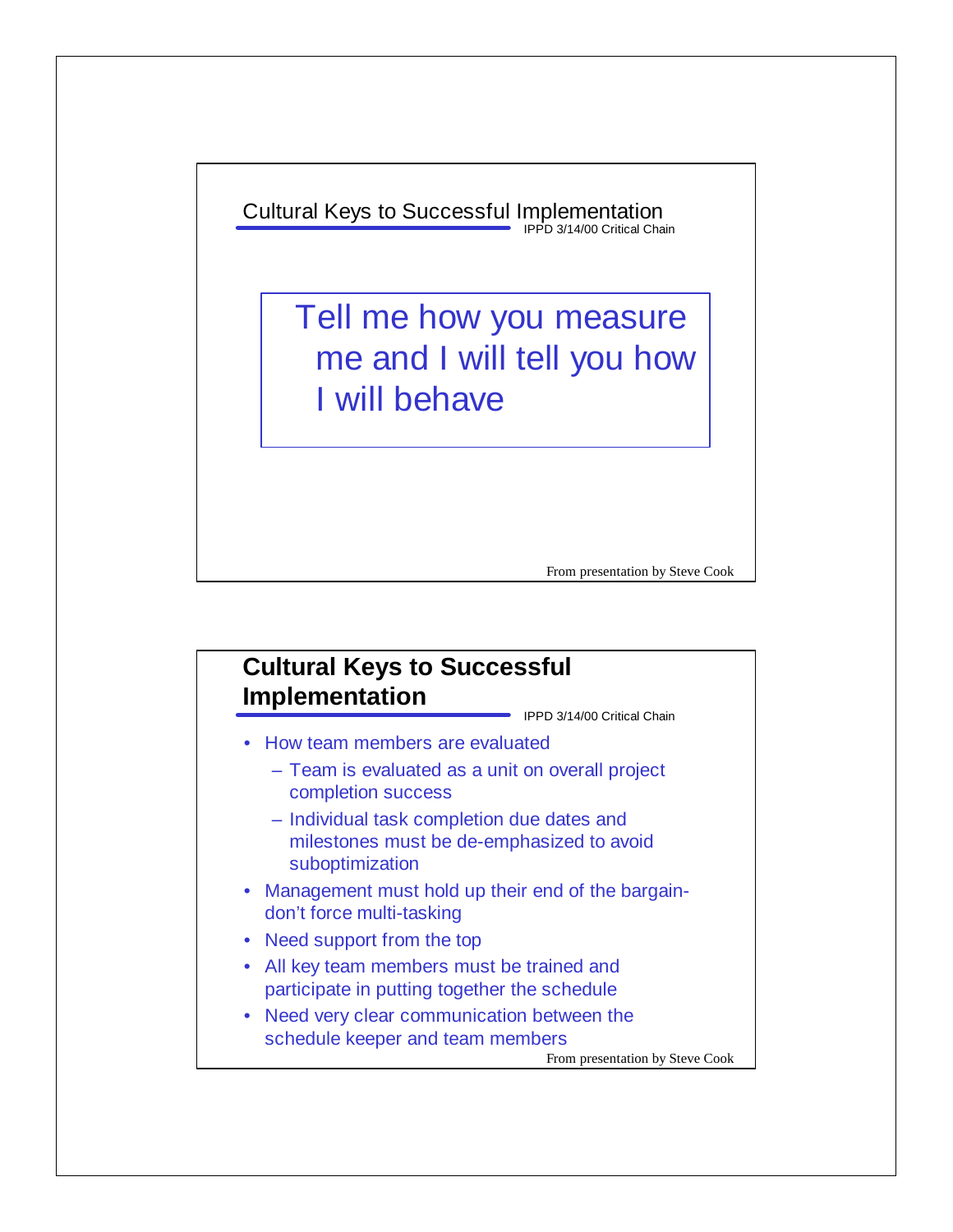

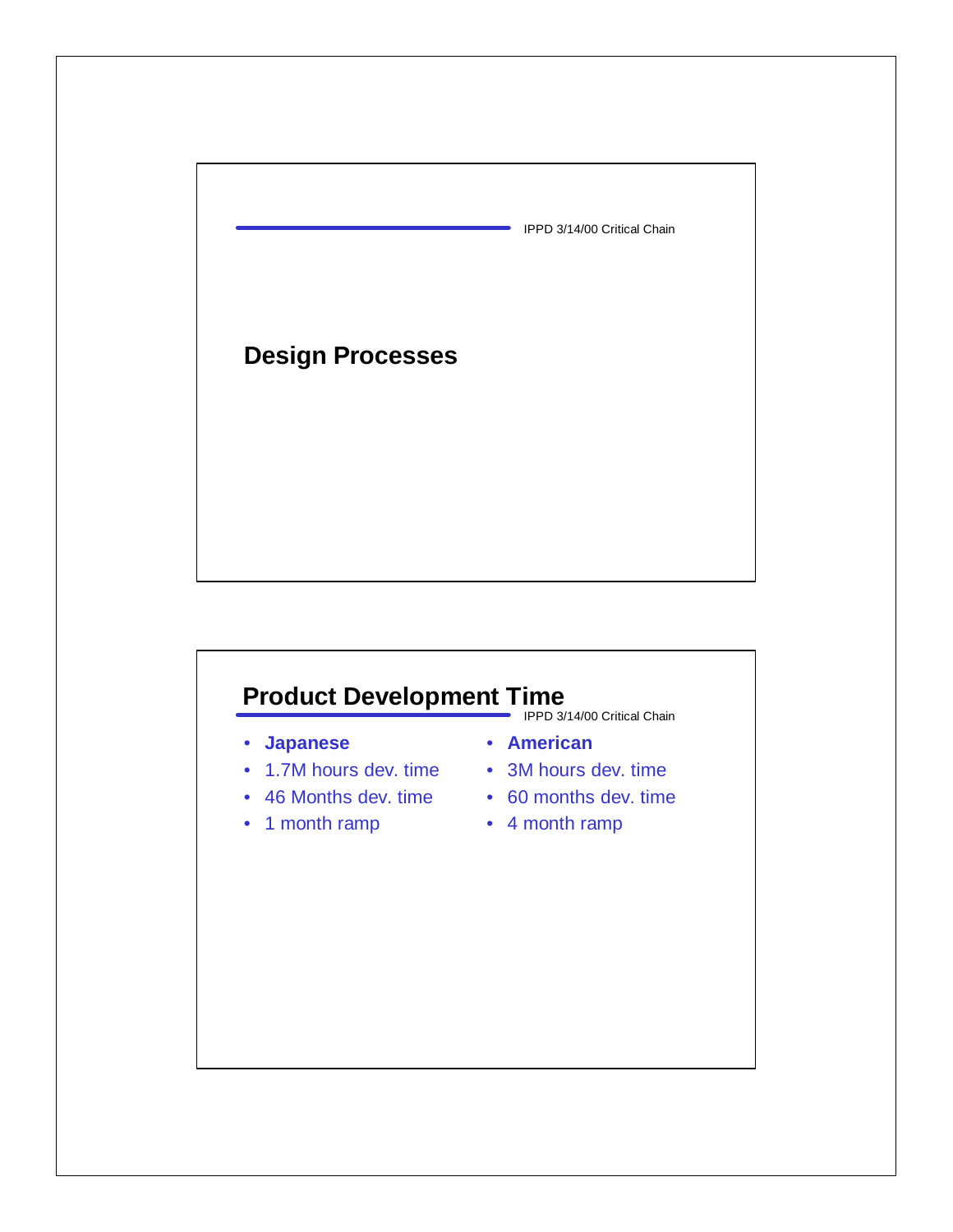

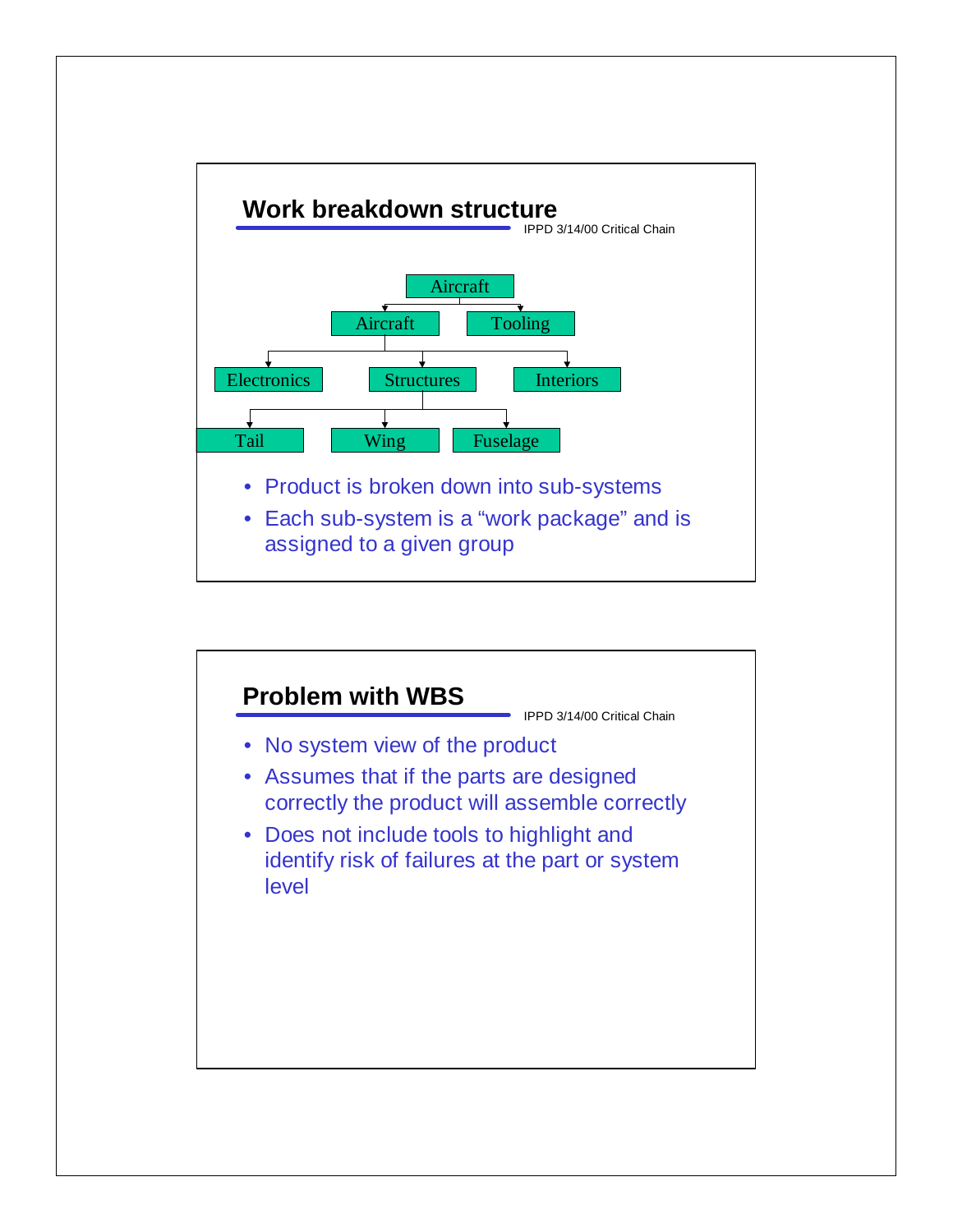## **Best Practices**

- Use an appropriate stage/gate process
- Simultaneous/concurrent engineering
	- Clear tasks
	- Tasks ordered correctly
- Cross functional teams

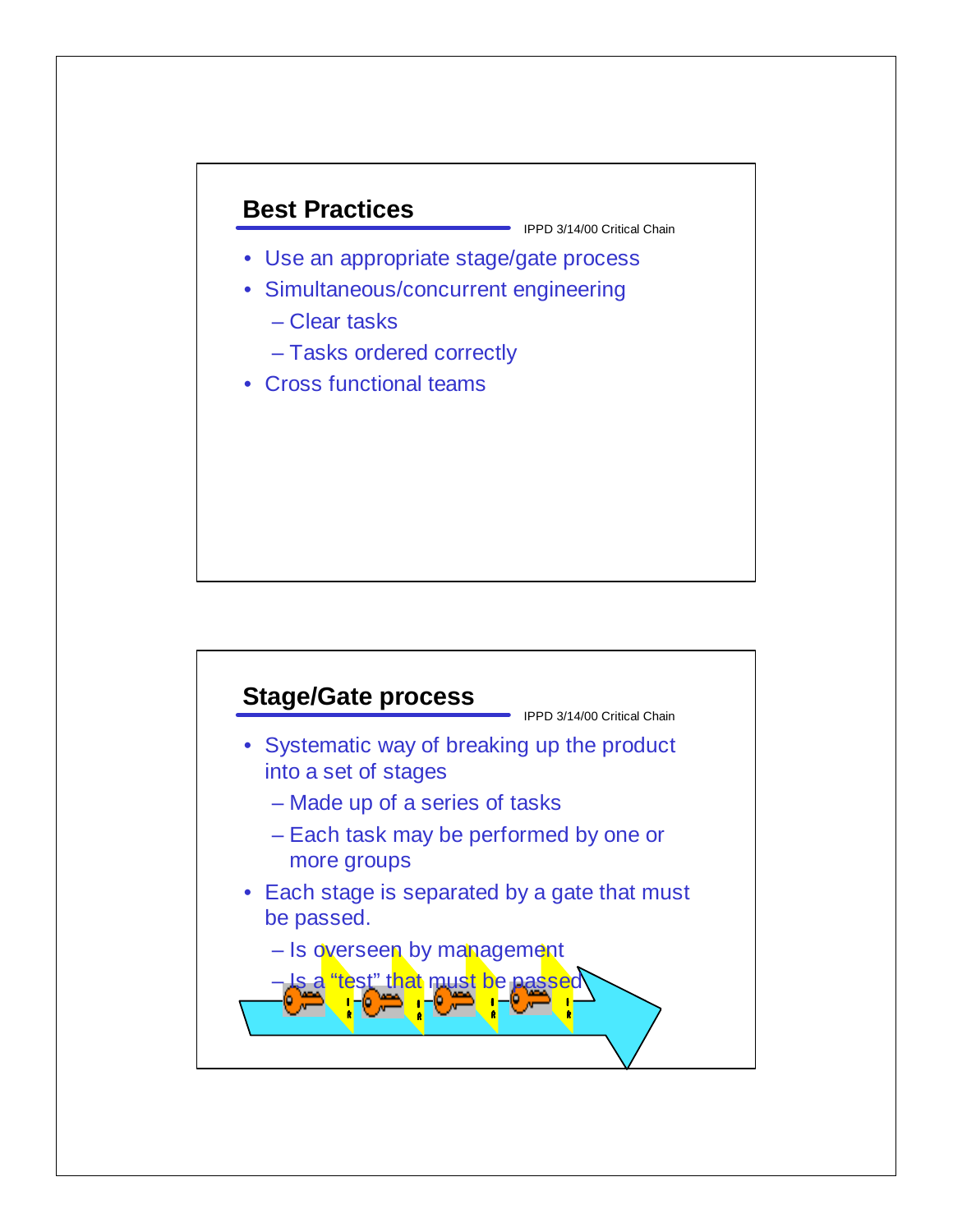# **Generic Stages**

- Concept Generation
- Concept Development
- Detail Design (engineering and production)
- Verification
- First Unit Production
- Production

|                                                  | <b>Space</b>                               | <b>Automotive</b> | Imaging        |
|--------------------------------------------------|--------------------------------------------|-------------------|----------------|
| Concept                                          | Mission feasibility                        | Concept           | Define Market  |
| Generation                                       |                                            |                   |                |
| Concept                                          | Mission definition                         | Approval          | Define Product |
| Development                                      |                                            |                   |                |
|                                                  | <b>System Definition</b>                   | Vehicle design    | Detail Design  |
| Detail Design<br>(engineering and<br>production) | <b>Preliminary Design</b>                  |                   |                |
|                                                  |                                            | q                 | q              |
|                                                  | <b>Final Design</b>                        |                   |                |
|                                                  |                                            |                   |                |
|                                                  | Fabrication                                | Pilot             | Demo           |
| Verification                                     | Prep for deployment                        | a                 | q              |
|                                                  | First Unit Deployment and ops verification | Launch            | Deliver        |
| Production                                       |                                            |                   |                |
| Production                                       | Mission                                    | Production        | Production     |
|                                                  | Gate<br>a                                  |                   |                |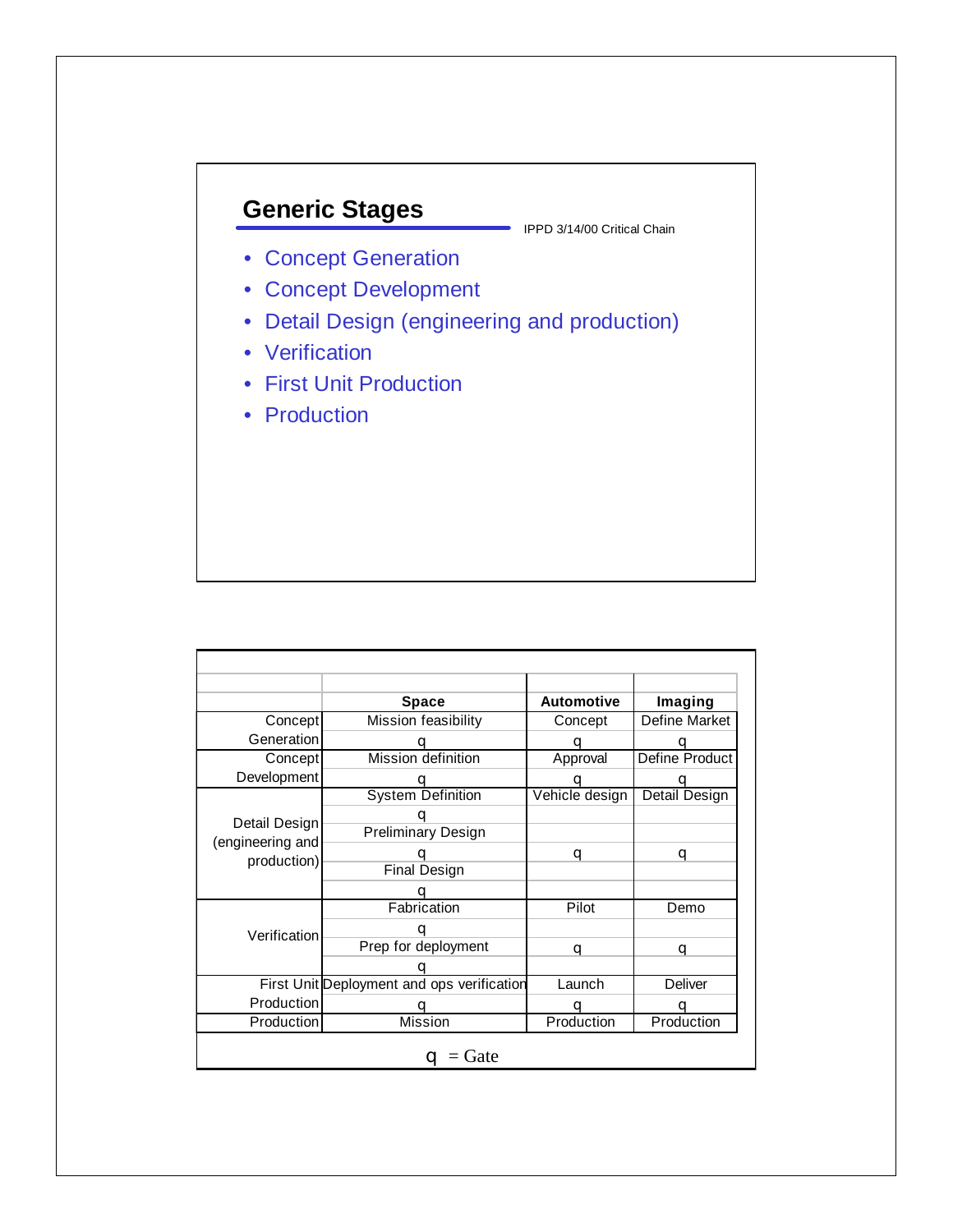

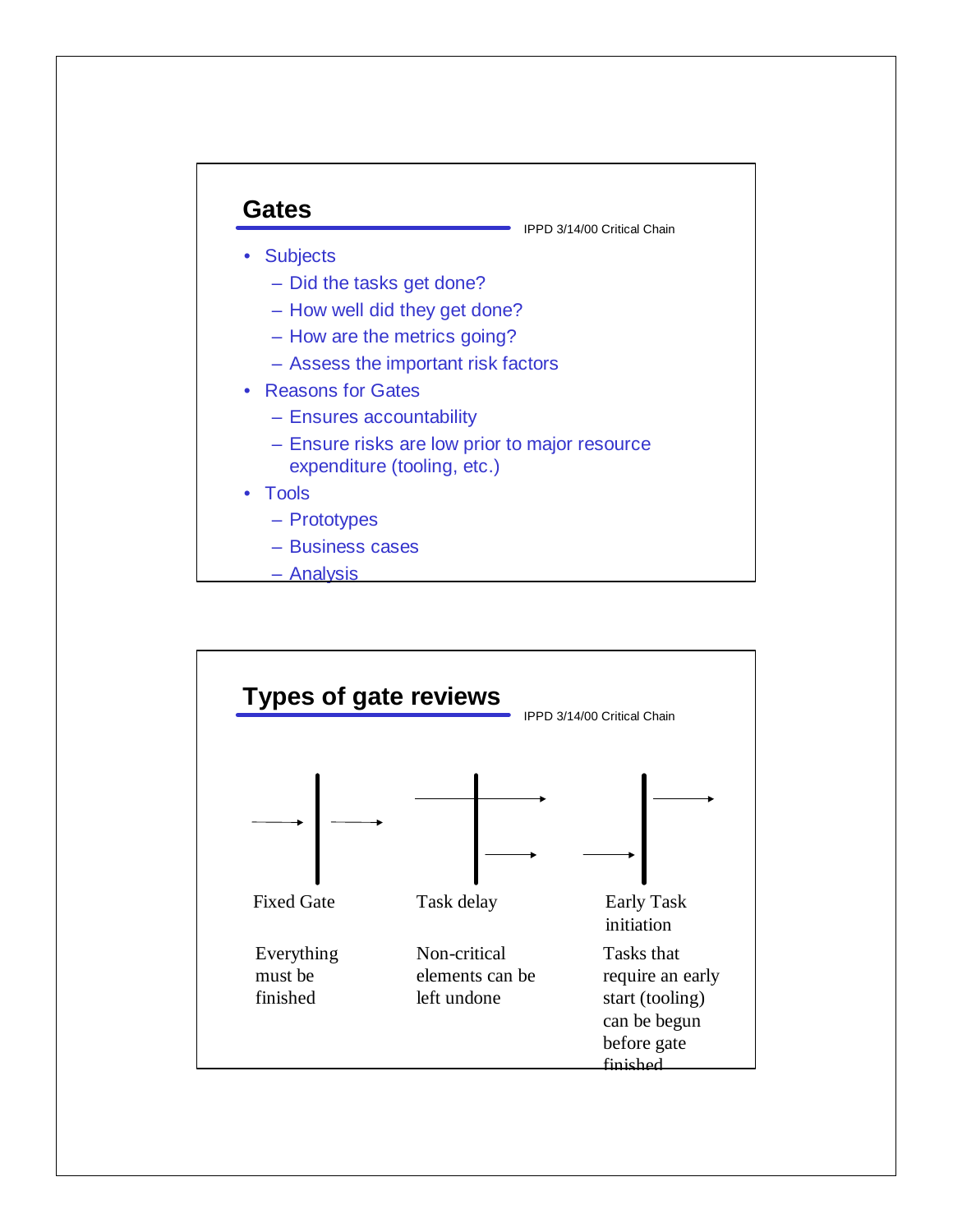## **Gate subject: risks**

- Schedule risk
	- are the tasks that are required being done
- Customer risk
	- will the customers like the product
- Technical risk
	- can the specifications be met
- IPPD 3/14/00 Critical Chain
- Robustness risk
	- it the product going to be robust enough
- Production risk
	- will production be able to build the product
- Cost risk
	- will the product come in under cost

## **Typical Gates**

- Braun
	- *Company concern* customer perception
	- *Metric* Customer acceptance
	- *Gate* Tooling expenditure okayed subject to functional model tested with the customer
- PCB
	- *Company concern* Care if the product can be produced at a low enough cost
	- *Metric* Yield
	- *Gate* Board release from stage to stage subject to yield calculations being on target
- **Space** 
	- *Company concern* System performance and lack of failure
	- *Metric* Failure probability
	- *Gate* Check the ability to achieve the required system performance
- IPPD 3/14/00 Critical Chain • Copiers
	- *Company concern* Will the copier meet customer requirements
	- *Metric* Technology S/N
	- *Gate* Measure if the technology can meet specifications
- Automotive (1)
	- *Company concern* Will we meet delivery schedule
	- *Metric* % tasks complete
	- *Gate* Ensure that the tasks are on on schedule
- Automotive (2)
	- *Company concern* High quality product
	- *Metric* Functional performance of the car
	- *Gate* Check the prototype for achievement of goals and the absence of problems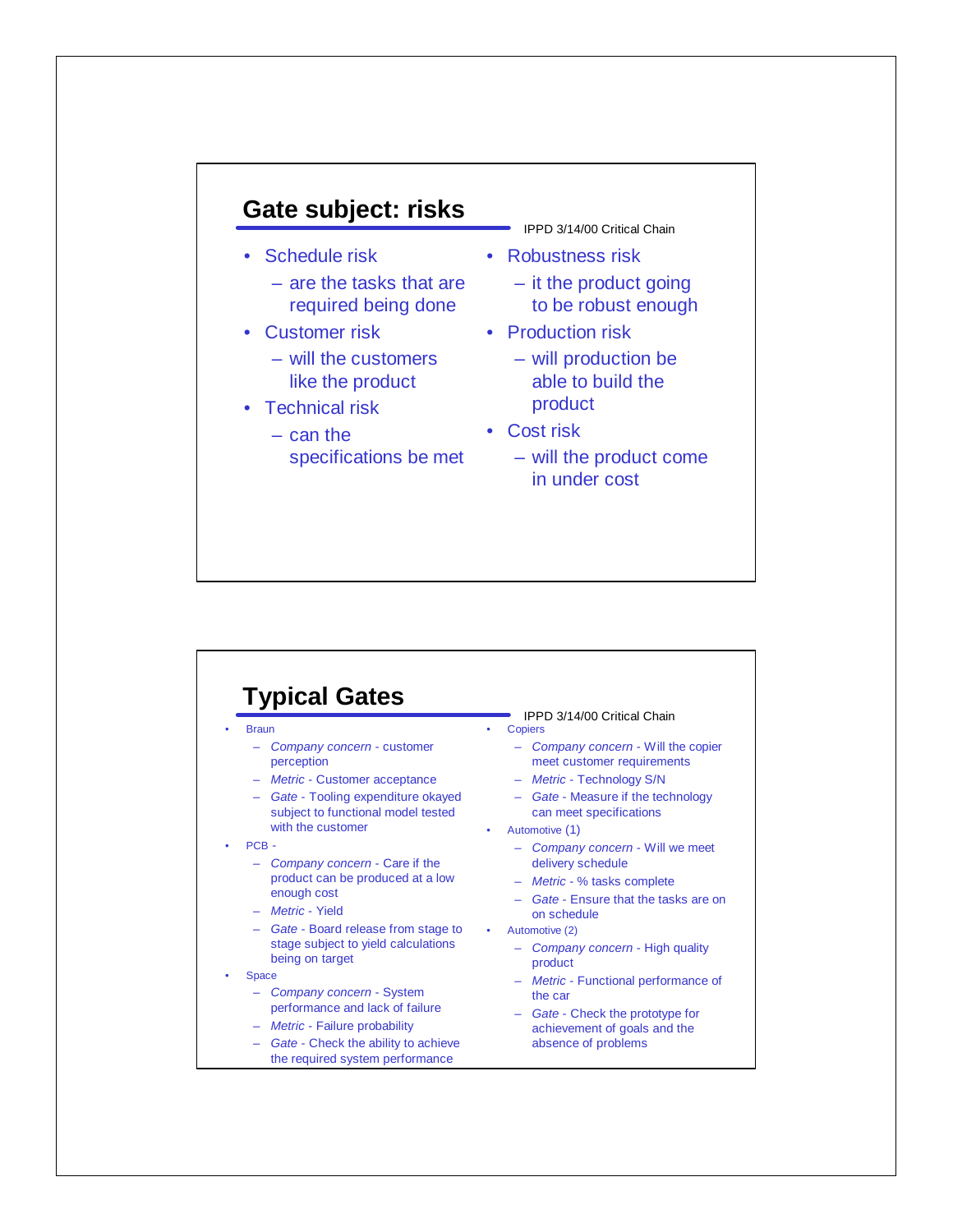## **Concurrent engineering vs. Cross-function engineering**

IPPD 3/14/00 Critical Chain

- Concurrent engineering = design task sequencing
- Cross-functional engineering = who is involved in the design tasks

# **Cross-functional engineering**

IPPD 3/14/00 Critical Chain

- Shortcomings
	- time intensive
	- meeting intensive

## • Benefits

- reduce rework later
- improve the quality
- increase the impact of design for manufacturing
	- earlier in design it is easier to change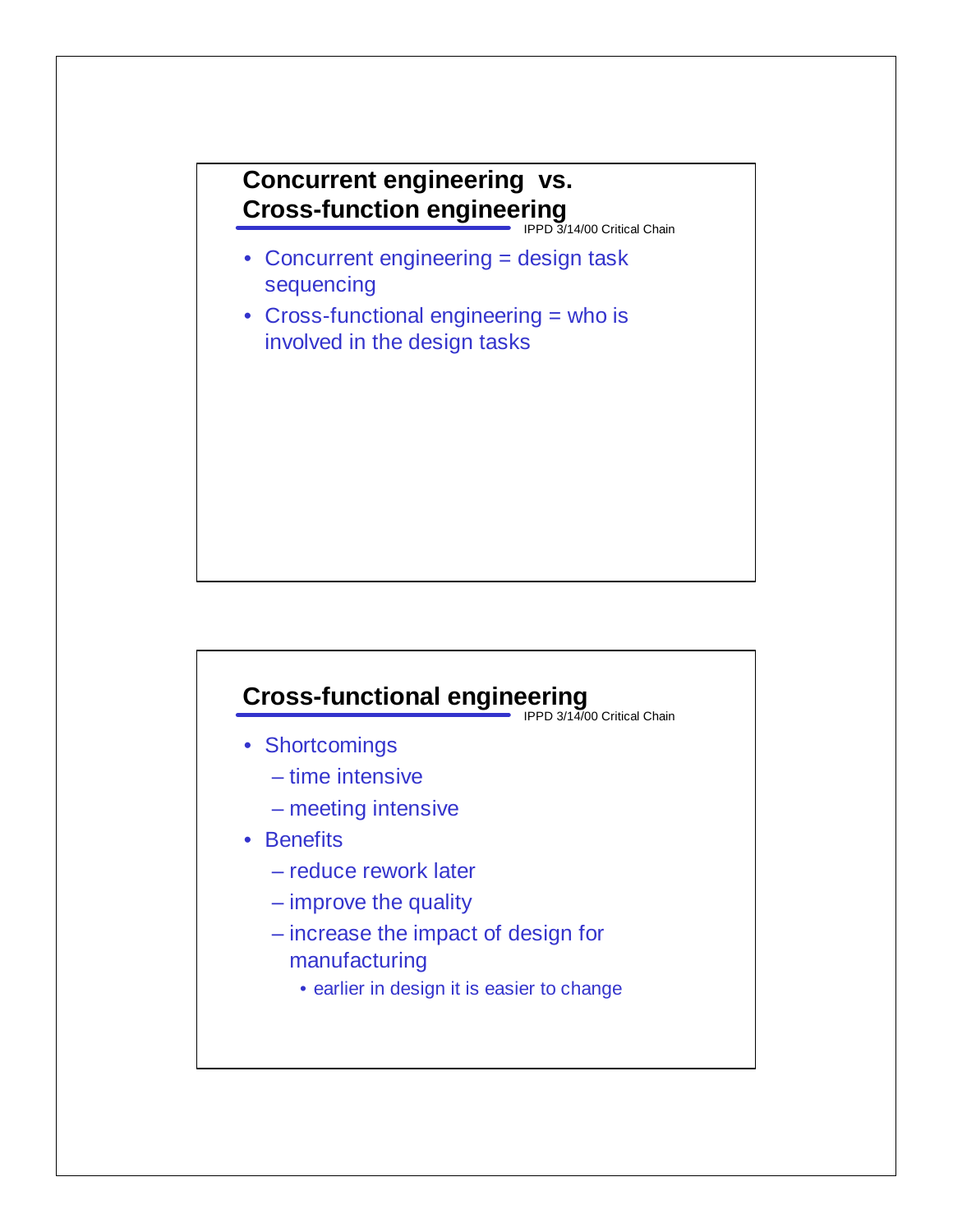## **Functional groups**

- Systems engineering
	- in charge of ensuring that the system works together
	- interface design and management
- Marketing
	- Define and explore the market
- Supplier liaisons / Materials Manufacturing
	- Work with and negotiate with suppliers
- Research and Technology
	- bring the new technology up to speed
- Quality
	- in charge of testing and validation of the product
- **Legal**
- **Finance**

#### IPPD 3/14/00 Critical Chain

- Engineering functions
	- Aircraft: structures, electronics, hydraulics, etc.
	- Automotive: suspension, body, interior, controls
	- Copiers: toner, paper feeds, image processing, etc.
- 
- Tooling designers
	- Assemblers/hourly labor
	- Advanced manufacturing
	- Process designers

## **Concurrent Engineering**

- Simultaneous execution of tasks that would normally be done sequentially
- Tasks are started early using partial information
	- Start to cut dies before design is done
	- Begin to procure materials before final drawings are available
- Benefits
	- Shortens design time
- Problems
	- Decisions made based on partial information
	- Risk that work done in downstream task will need to be redone based on inputs from upstream task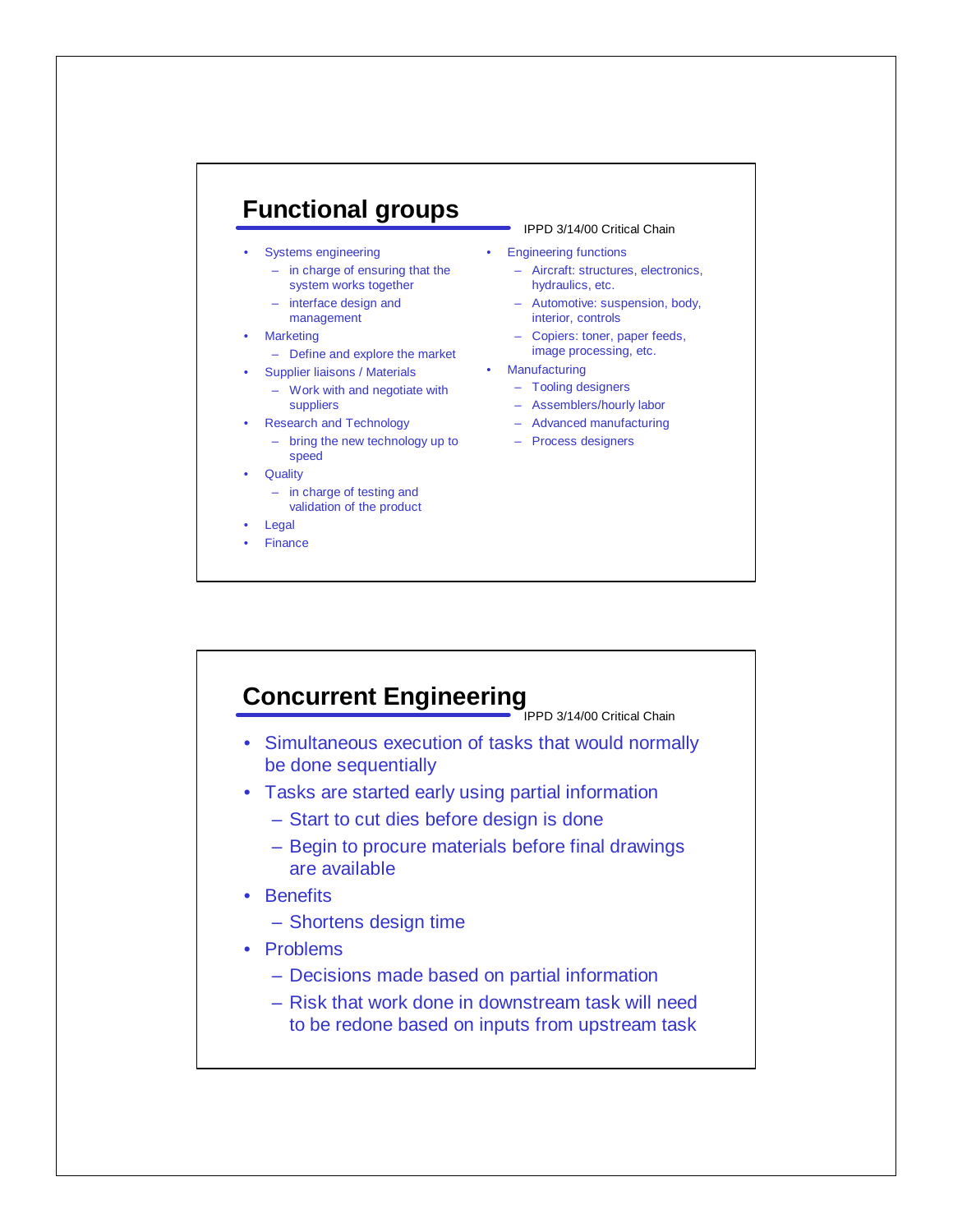|                              |          |                       | IPPD 3/14/00 Critical Chain |            |
|------------------------------|----------|-----------------------|-----------------------------|------------|
|                              | Dinutelc | Product<br>Definition | Process<br>definition       | Production |
| Concept Generation           |          |                       |                             |            |
| Concept Development          |          |                       |                             |            |
| Detail Design                |          |                       |                             |            |
| Verification                 |          |                       |                             |            |
| <b>First Unit Production</b> |          |                       |                             |            |
| Production                   |          |                       |                             |            |
| <b>Intense Activity</b>      |          |                       |                             |            |
| <b>Some Activity</b>         |          |                       |                             |            |
| <b>Minimal Activity</b>      |          |                       |                             |            |

#### **Concurrent and cross-functional categories** IPPD 3/14/00 Critical Chain **Concurrent engineering Sequential Overlapping Functionally** Traditional hand it - Hand partial information **oriented** over the wall over the wall High risk of Risk of late design fixes Cross-functional engineering **Cross-functional engineering** expensive late Risk of design changes design fixes affecting downstream Long design cycle tasks Short design cycle **Cross-**Long design cycle Short design cycle **functionally** Lower risk of Lower risk of expensive **oriented** expensive design design fixes fixes Higher risk of design Lower risk of changes impacting design changes downstream tasksimpacting downstream tasks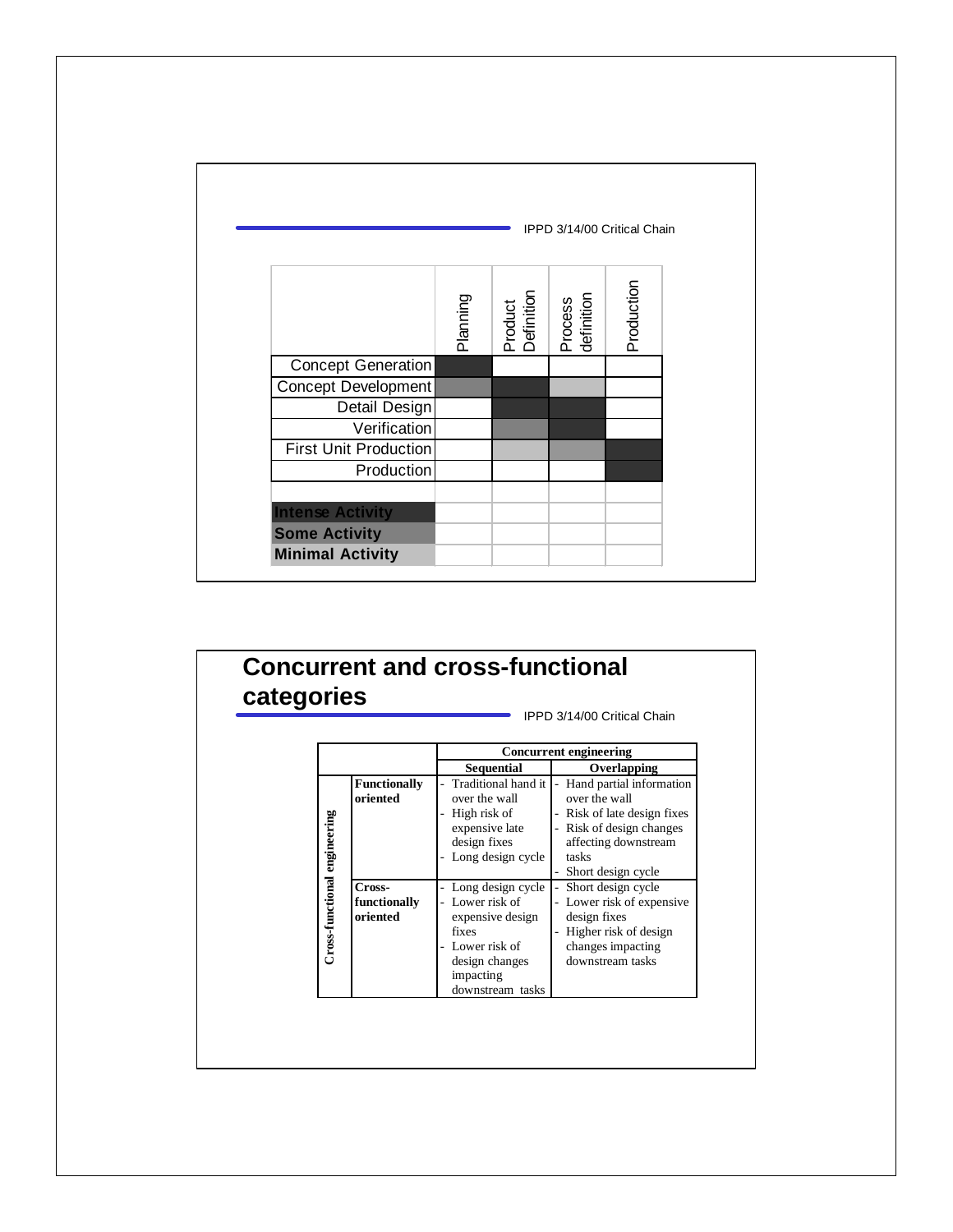

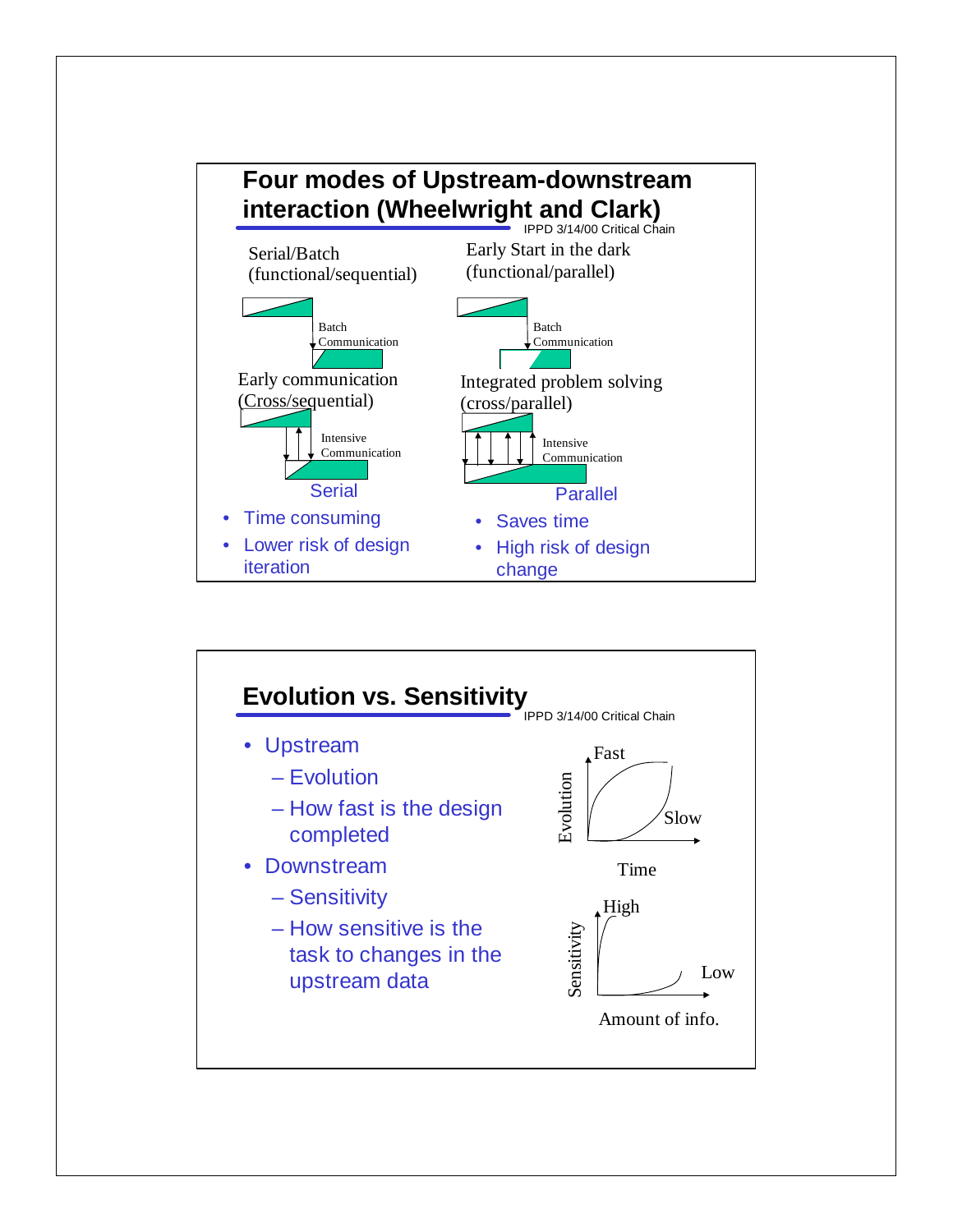

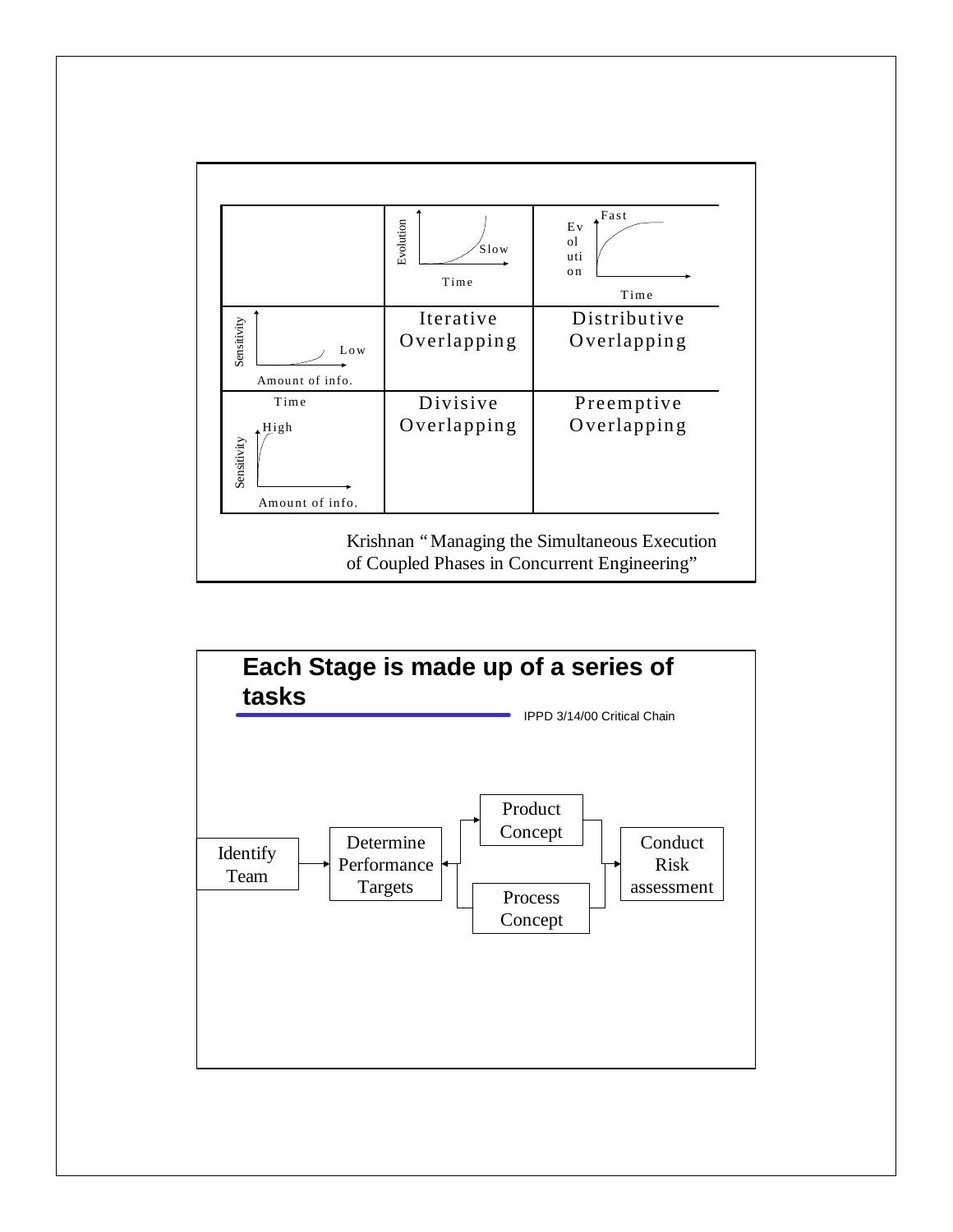

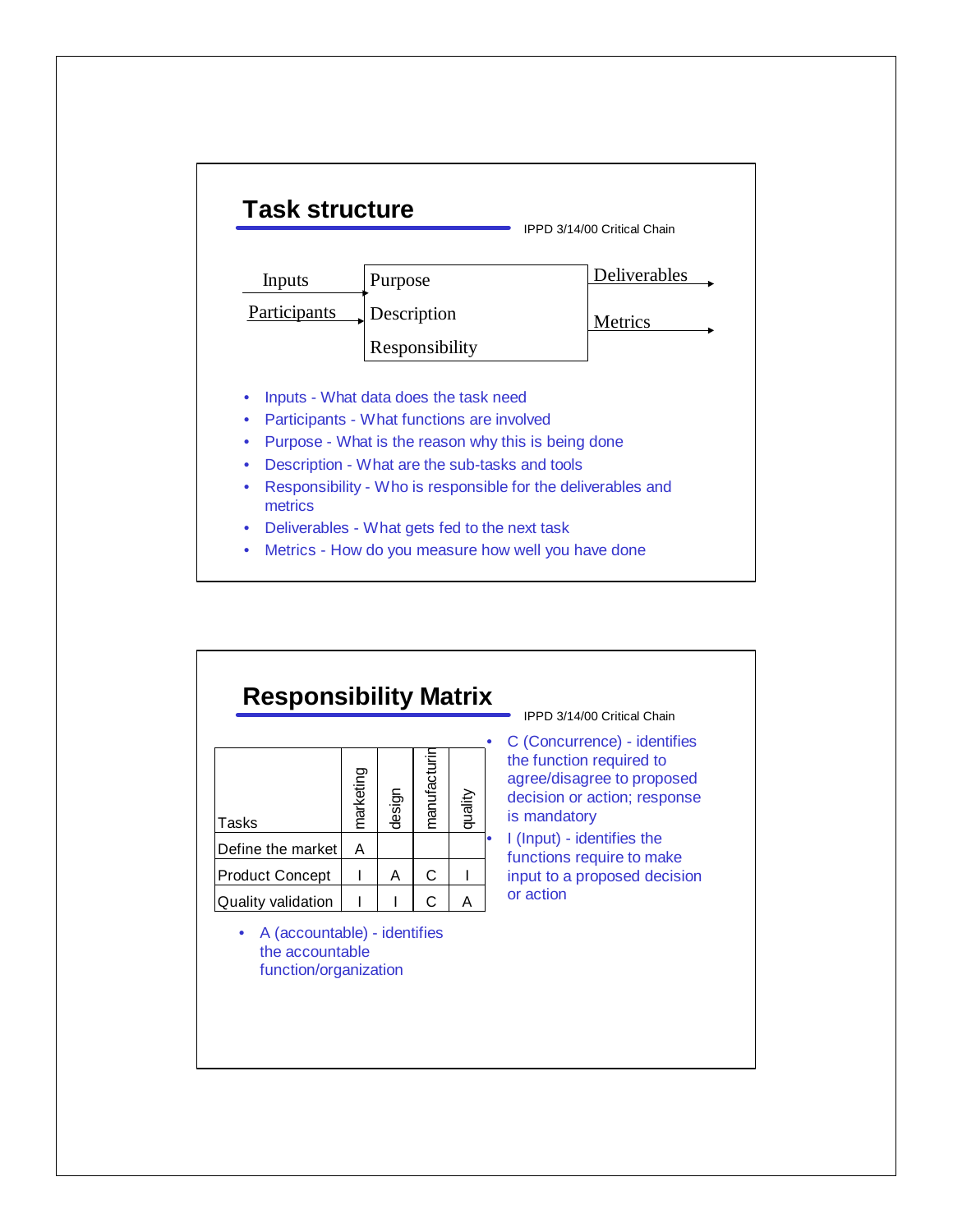

| <b>Generic Stage Gate process</b> |        |        |        |        |                             |        |
|-----------------------------------|--------|--------|--------|--------|-----------------------------|--------|
|                                   |        |        |        |        | IPPD 3/14/00 Critical Chain |        |
|                                   |        |        |        |        |                             |        |
|                                   |        |        |        |        |                             |        |
| <b>Stage</b>                      |        |        |        |        |                             |        |
| Goal                              |        |        |        |        |                             |        |
| Gate                              |        |        |        |        |                             |        |
| Approval                          |        |        |        |        |                             |        |
|                                   |        |        |        |        |                             |        |
|                                   | Task 1 | Task 2 | Task 3 | Task 1 | Task 2                      | Task 3 |
| Market.                           |        |        |        |        |                             |        |
| Design                            |        |        |        |        |                             |        |
| Mfg                               |        |        |        |        |                             |        |
| Quality                           |        |        |        |        |                             |        |
|                                   |        |        |        |        |                             |        |
|                                   |        |        |        |        |                             |        |
|                                   |        |        |        |        |                             |        |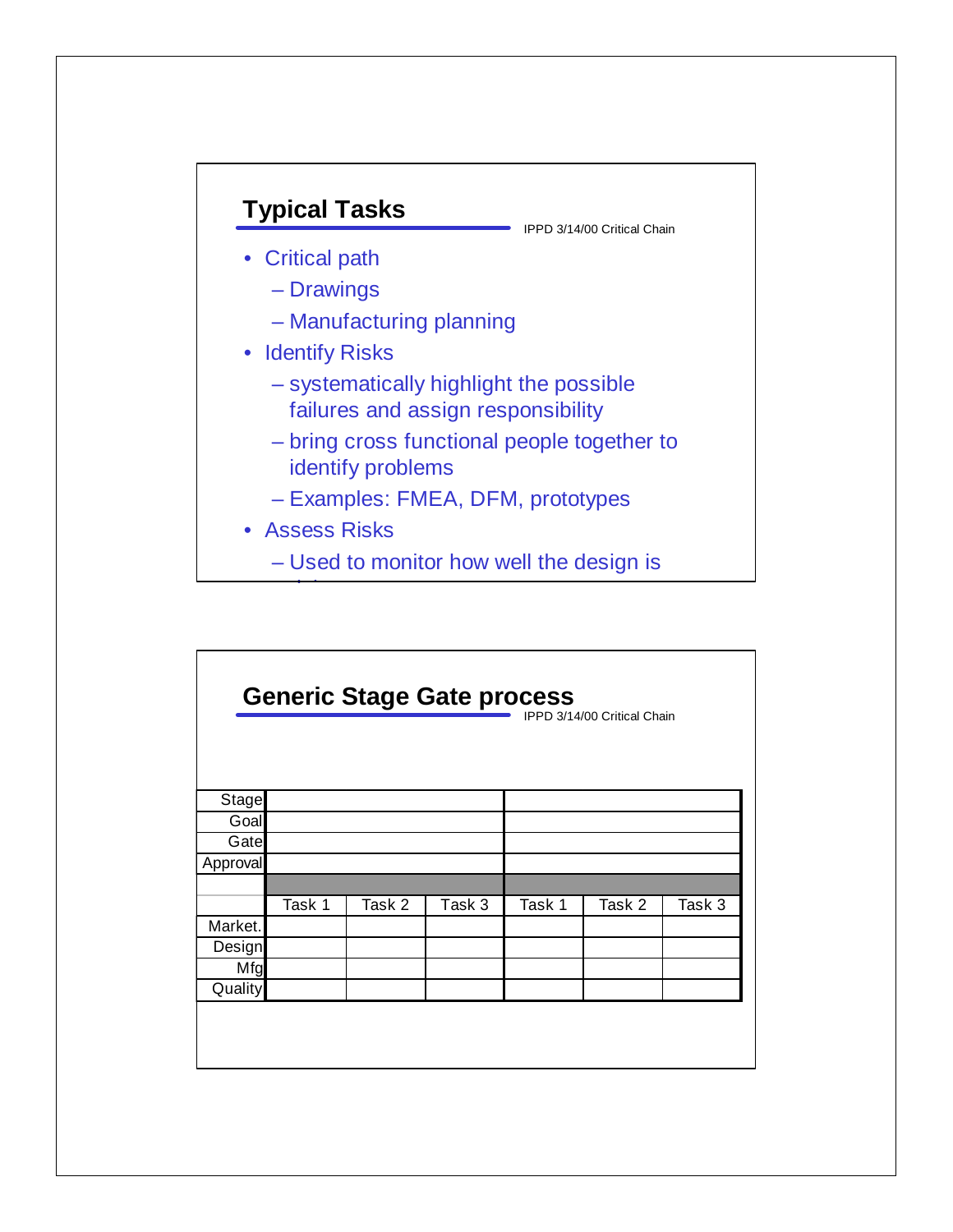# **Automotive Example**

| Stage            | Concept                                     |                |         |  |
|------------------|---------------------------------------------|----------------|---------|--|
|                  | Define the Vehicle Program to meet customer |                |         |  |
| Goal             | requirements and be profitable              |                |         |  |
|                  | Assess the program scope to assure that     |                |         |  |
| Gatel            | they are consistant with long-range goals   |                |         |  |
| <b>Metrics</b>   | How close does the concept match the goal   |                |         |  |
| Approval         | <b>General Managers</b>                     |                |         |  |
|                  |                                             |                |         |  |
|                  | Identify Pre-                               |                |         |  |
|                  | sourced                                     | <b>Process</b> | Product |  |
|                  | suppliers                                   | Concept        | Concept |  |
| Design           |                                             |                | A       |  |
| <b>Suppliers</b> | А                                           |                |         |  |
| Mta              |                                             |                |         |  |